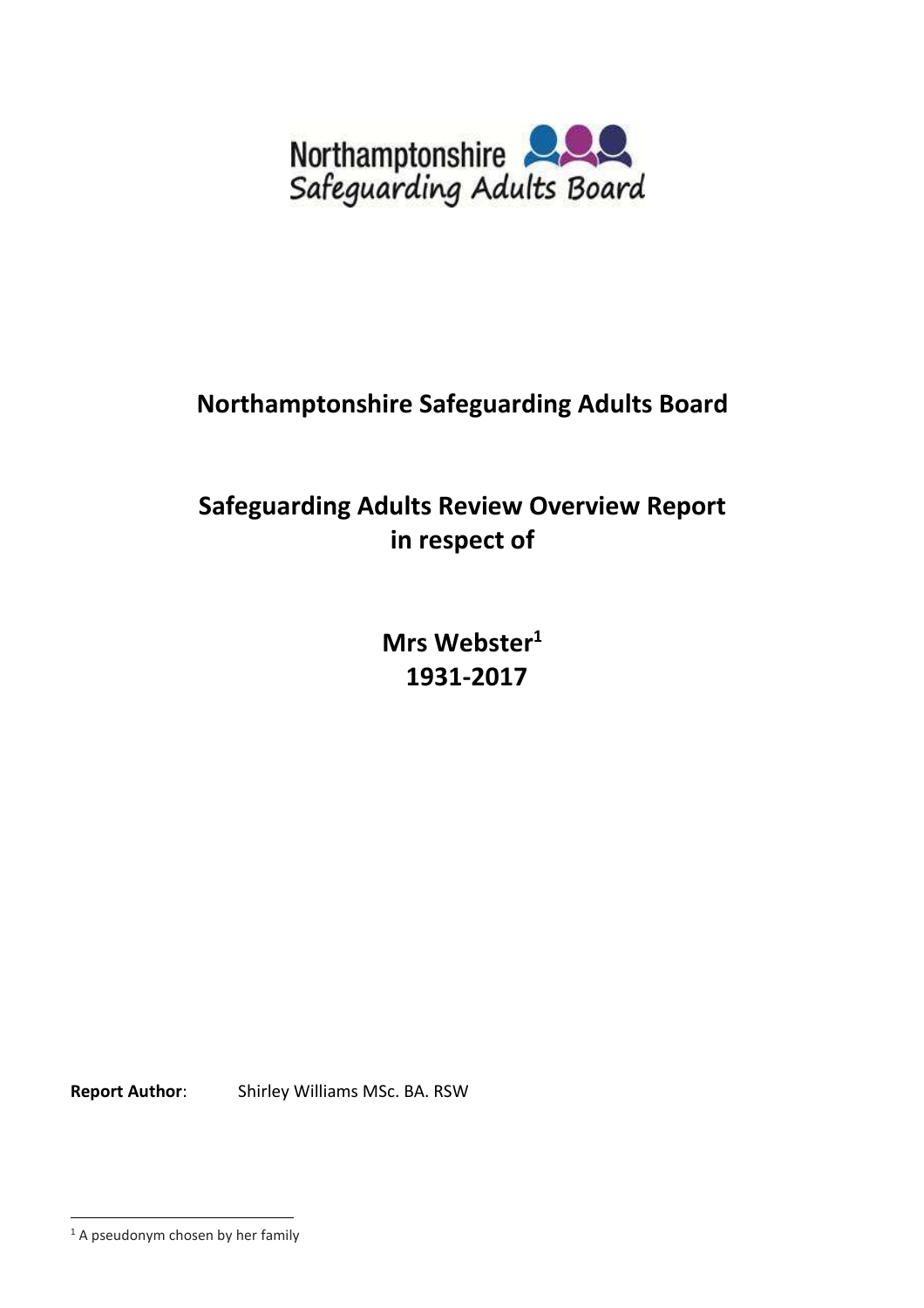#### **Acknowledgements**

I should like to thank all those who contributed to this Safeguarding Adults Review (SAR). These include Mrs Webster's two daughters and sons in law, SAR Panel members, and staff from a number of organisations who provided reports.

The management of SARs places significant responsibilities on what is often a small and very busy group of Safeguarding Board staff. I should like to thank those staff for their work and support throughout this Review.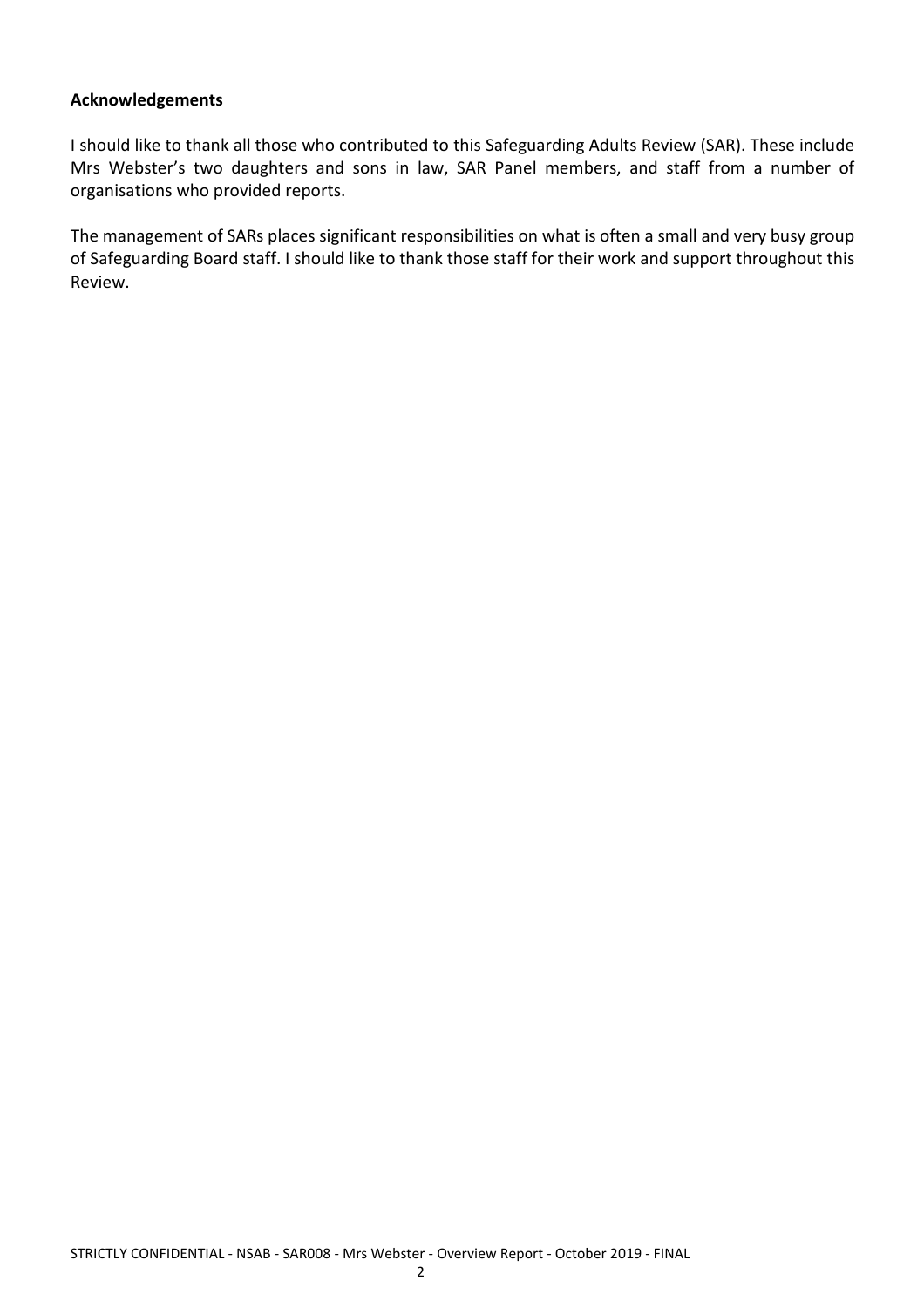# **Contents**

## **Page**

| 1. | <b>Executive Summary</b>                                             | 4  |
|----|----------------------------------------------------------------------|----|
| 2. | The circumstances that led to this Safeguarding Adult Review (SAR)   | 5  |
| 3. | Methodology for this Safeguarding Adults Review (SAR)                | 6  |
| 4. | Case summary, practice episodes, and interventions                   | 10 |
| 5. | Family and Agency Relationship Pictorial                             | 17 |
| 6. | <b>Findings and Analysis</b>                                         | 18 |
| 7. | <b>Conclusions and Recommendations</b>                               | 30 |
| 8. | Recommendations and considerations                                   | 32 |
| 9. | Appendices                                                           | 34 |
|    | Appendix A – Findings and recommendations from single agency reviews |    |
|    |                                                                      |    |

Appendix B – Glossary of acronyms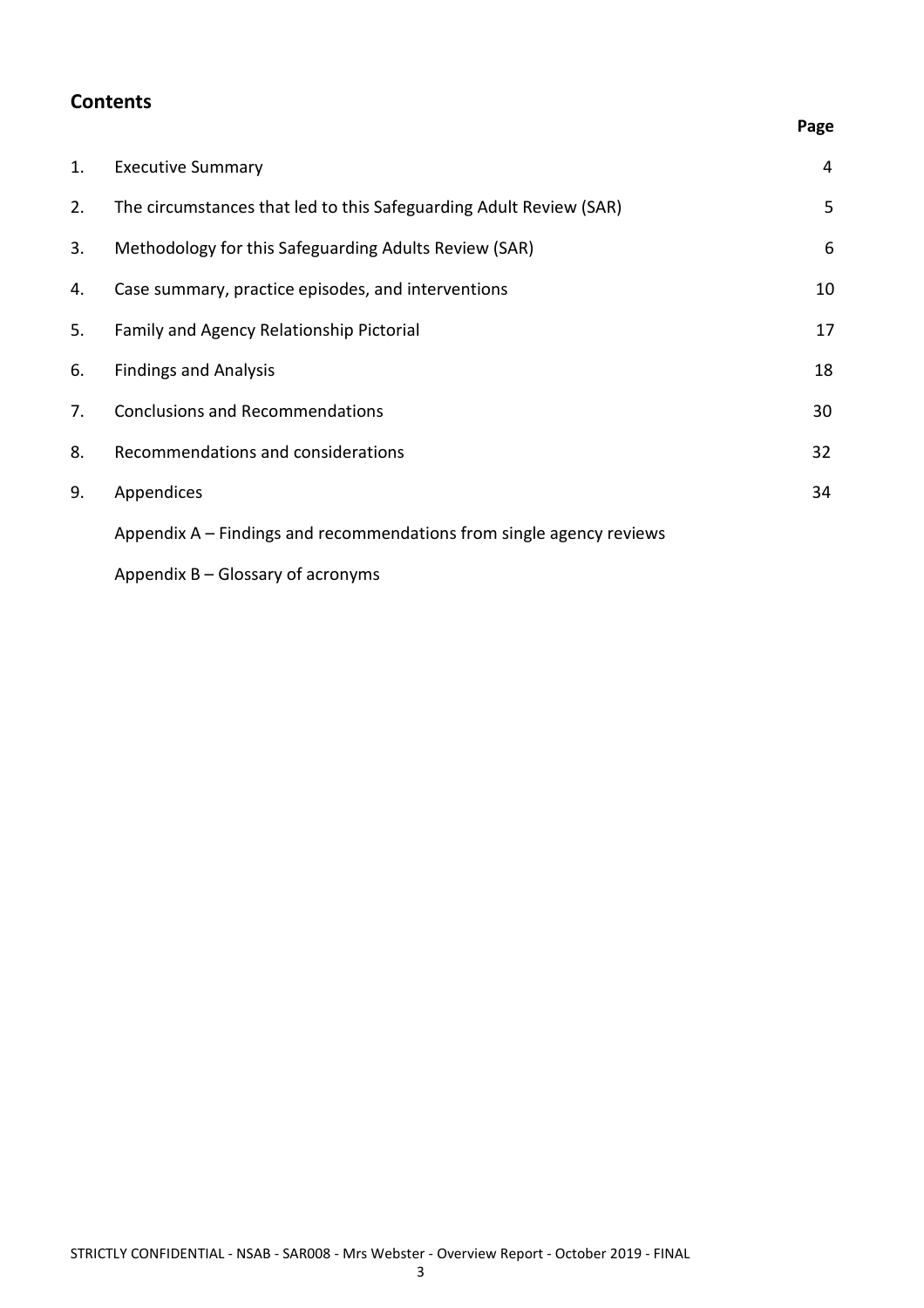## **1. Executive Summary**

- 1.1 This Safeguarding Adults Review relates to the circumstances surrounding the sad death of Mrs Webster, who died aged 86 in Kettering General Hospital, (KGH). Mrs Webster was the mother of 2 daughters, who described her as "a very independent person: a homemaker; creative in crafts like knitting; she spoke her mind - a Yorkshire woman"!
- 1.2 Mrs Webster was a widow for a number of years, living independently and generally in good health in Yorkshire until she was 80 when she had two burglaries, the second of which resulted in a hospital stay. Her daughters described her as losing confidence and in 2014 she moved to sheltered accommodation in Northampton to be nearer to her brother and elder daughter.
- 1.3 In September 2014 following a hospital admission to Kettering General Hospital (KGH) she received increasing support from commissioned home carers, interventions from Northamptonshire Health Foundation Trust (NHFT) falls prevention service, as well as family support.
- 1.4 On 11th September 2015, following an admission to KGH, she was assessed as requiring 24 hour care. She moved into Thorndale (Residential) Care Home. On admission to Thorndale her health concerns were noted as: vascular dementia, heart murmur, cataract in one right eye, poor mobility and a history of falls, and amongst other medications she was in receipt of regular vitamin B12 injections.
- 1.5 Her family, who visited regularly, described her as happy in the first year. She engaged in craft activities and importantly for her, had private space. Family members were very satisfied with her care and communication with the staff, though they felt this deteriorated in mid-2017.
- 1.6 Mrs Webster continued to fall in Thorndale, though without serious consequences. She was again assessed by the NHFT Falls Service and on advice, Thorndale provided some mobility aids.
- 1.7 However, on 10th November 2017 following an un-witnessed fall it was identified that she had a wound to her back, which was initially thought by ambulance staff to be a stabbing wound. Safeguarding alerts were raised and Northamptonshire Police began an investigation but the wound was quickly identified as likely to have been caused from a splinter from a spinal fracture.
- 1.8 Mrs Webster was discharged back to Thorndale after a scan to her head but the next day she fell again badly cutting her face on her glasses and was taken to KGH where she underwent a neurological examination and further scans to her spine. Before those scans were examined she was transferred to NGH for treatment of her facial injury and by mistake the scan taken of her head the previous day was sent rather than the new scans. Her spine fracture was not identified until the next day by her GP.
- 1.9 She was admitted again to KGH, where she died within two weeks of this 3rd admission.
- 1.10 The findings from a post mortem on  $15<sup>th</sup>$  December 2017 was that her death was from natural causes as a result of bronchopneumonia, likely exacerbated by lack of mobility due to the neck collar worn.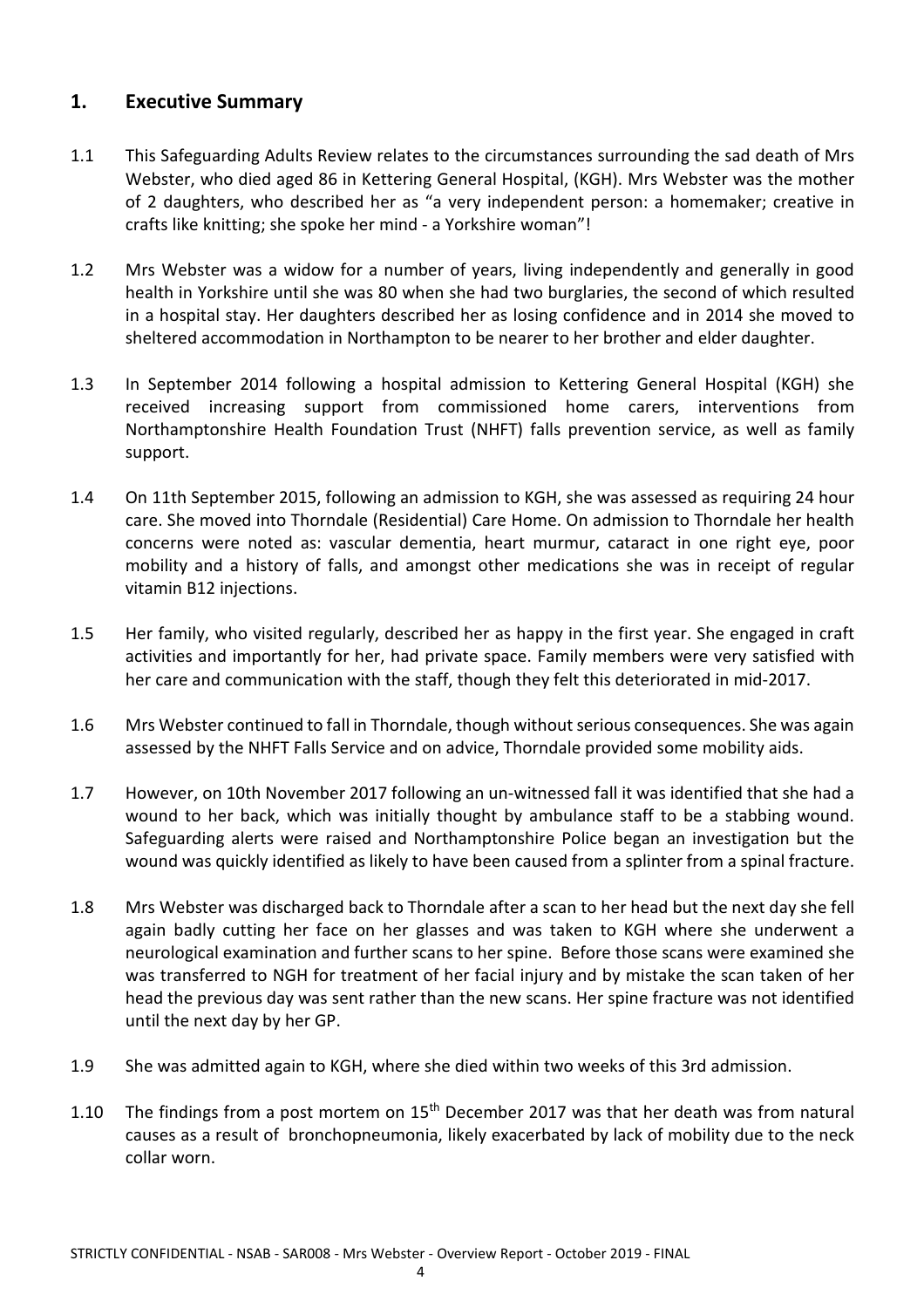- 1.11 On 22nd December 2017, Northamptonshire County Council (NCC) Safeguarding Adults Team (SAT) submitted a referral for a Safeguarding Adult Review (SAR) to Northamptonshire Safeguarding Adults Board (NSAB) on the ground that Mrs Webster might have experienced "organisational abuse/neglect/acts of omission".
- 1.12 In Feb 2017, the Independent Chair of the NSAB agreed that the circumstances met the criteria for a SAR under section 44 of the Care Act.

# **2. The circumstances that led to a Safeguarding Adult Review (SAR)**

- 2.1 86 year old Mrs Webster died in Kettering General Hospital (KGH) on 28th November 2017. Northamptonshire Police had become involved prior to her death due to a safeguarding concern being raised. The concern was that she had sustained an injury to her back that might have been as a result of a stabbing.
- 2.2 Following an admission to KGH on 10th November 2017 and subsequent investigation over the next 2 days, the reason for her injuries were assessed as due to a fall-related fracture to her spine, possibly resulting in a bone splint piercing her skin.
- 2.3 The findings from a post mortem on  $15<sup>th</sup>$  December 2017 stated that the cause of death was bronchopneumonia which was likely exacerbated by lack of mobility due to the neck collar worn. The neck collar (cervical brace) was recommended as standard medical practice to stabilise the injured area following her receiving cervical and thoracic vertebral fractures as the result of an earlier fall. It was noted that Mrs Webster had vascular dementia and aortic stenosis, and that bronchopneumonia is a common cause of death in patients with substantial comorbidity. There were no findings at post-mortem to indicate deliberate harm to her and all injuries were consistent with the information provided regarding multiple falls. Given this was deemed to be a death by natural causes there was no reason to hold an inquest.
- 2.4 However, information shared during the initial safeguarding enquiry indicated there might have been some issues with the quality of health and care interventions prior to this injury, which was as a result of a fall in Thorndale (Residential) Care Home<sup>2</sup>, and subsequently during investigation and treatment of this injury, in Kettering General Hospital (KGH) and in Northampton General Hospital (NGH).
- 2.5 The Care Act 2014 states that a "Safeguarding Adults Board must arrange a SAR when an adult in its area dies as a result of abuse or neglect<sup>3</sup>, whether known or suspected, *and* there is concern that partner agencies could have worked more effectively to protect the adult".
- 2.6 On 22<sup>nd</sup> December 2017, a Social Worker from the NCC's Safeguarding Adults Team submitted a referral form for consideration of a SAR to Northamptonshire Safeguarding Adults Board (NSAB) on the ground that Mrs Webster might have experienced "organisational abuse/neglect/acts of omission".

<sup>2</sup> Thorndale (Residential) Care Home, Kettering Northamptonshire, is part of Shaw Healthcare (De Montfort) Ltd. Thorndale is a 60 bedded residential service registered with the Care Quality Commission, providing personal (without nursing) care. Nursing care needs are met by local community healthcare professionals from Northamptonshire Health Foundation Trust.

<sup>&</sup>lt;sup>3</sup> Neglect does not need to be intentional to be considered for a SAR.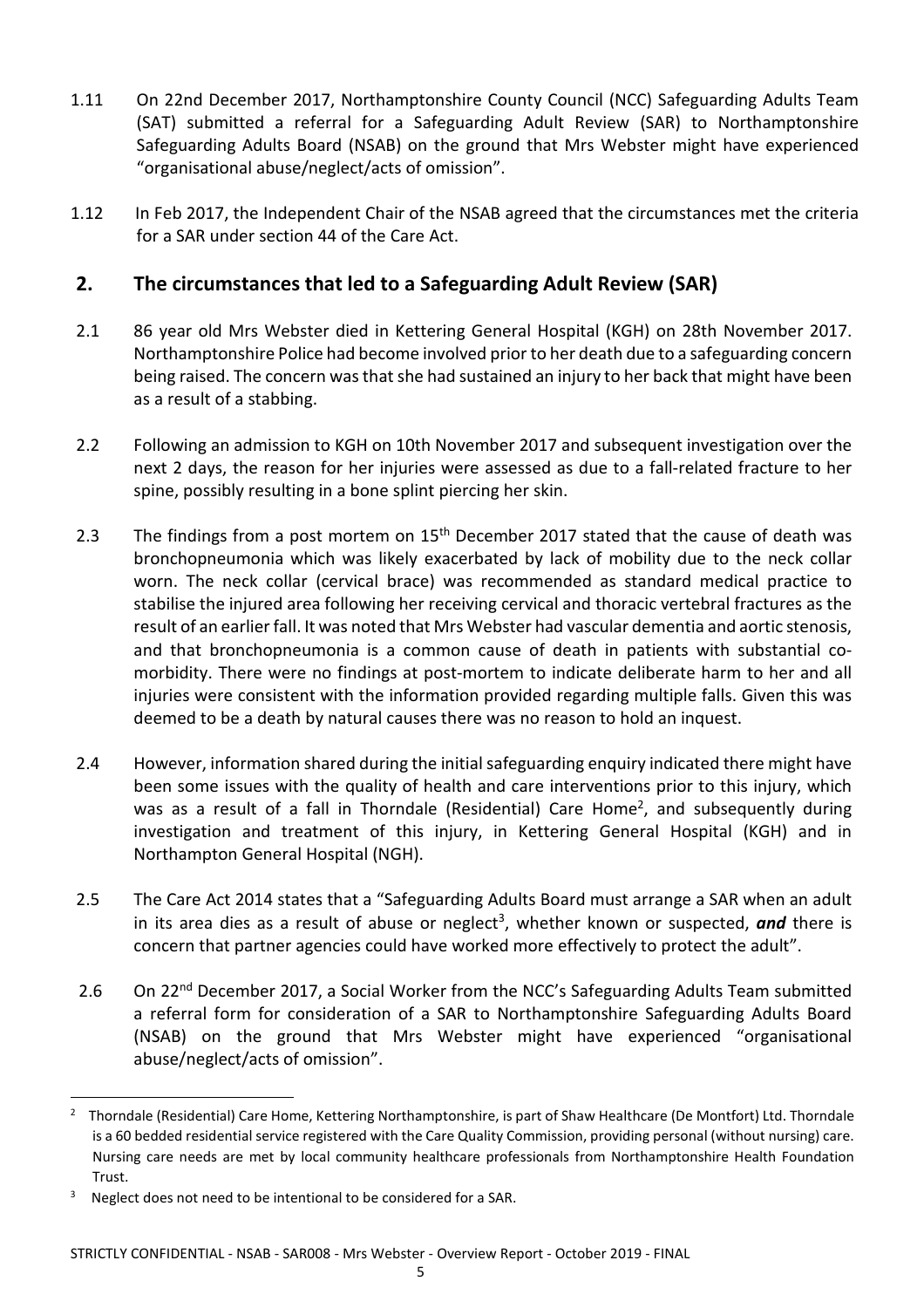- 2.7 On 6<sup>th</sup> Feb 2017, the SAR Sub Group of NSAB held an extraordinary meeting to consider the referral. On the basis of some initial information from partner agencies they agreed to recommend to the Independent Chair of the NSAB that the circumstances met the criteria for a SAR under section 44 of the Care Act.
- 2.8 The purpose of a SAR, as described in the Statutory Guidance to the Care Act 2014<sup>4</sup>, is so "lessons can be learned from the case and those lessons applied to future cases to prevent similar harm occurring again. SARs should seek to determine what the relevant agencies and individuals involved in the case might have done differently that could have prevented harm or death".
- 2.9 The Guidance is very clear that the purpose of a SAR "is not to hold any individual or organisation to account*".*
- 2.10 The NSAB Independent Chair agreed and the process of commissioning an Independent Author and SAR Panel Chair, and the setting up of a Panel, was followed in line with the NSAB Inter-Agency Safeguarding Adults Procedure and SAR Protocol.
- 2.11 The reasons for NSAB commissioning a SAR were:
	- Mrs Webster was an 'at risk' adult with care and support needs who was unable to protect herself from abuse and neglect;
	- A number of health and social care agencies were involved with her and there might be lessons to be learnt about improvement in practice from what happened to her; and
	- Some information suggested that she may not have received the most appropriate health and social care interventions prior to her death.

# **3. Methodology for this Safeguarding Adults Review (SAR)**

- 3.1 There is no single prescribed method to conduct a SAR. The Statutory Guidance places emphasis on local decisions with a focus on "what needs to happen to achieve understanding, remedial action and, very often, answers for families and friends of adults who have died or been seriously abused or neglected".
- 3.2 The Guidance specifies that "families should be invited to contribute to reviews. They should understand how they are going to be involved and their expectations should be managed appropriately and sensitively".
- 3.3 The Guidance also specifies that "professionals should be involved fully in reviews and invited to contribute their perspectives without fear of being blamed for actions they took in good faith".
- 3.4 A Panel of relevant agency senior staff was drawn together to guide the SAR and take responsibility on behalf of the NSAB to ensure proper process was followed, including that a report with actionable recommendations was agreed.
- 3.5 I was appointed as the SAR Author/Panel Chair in April 2018. I have a Master's degree in Social Science and am a registered Social Worker.

STRICTLY CONFIDENTIAL - NSAB - SAR008 - Mrs Webster - Overview Report - October 2019 - FINAL

<sup>4</sup> www.gov.uk/government/publications/care-act-statutory-guidance/care-and-support-statutory-guidance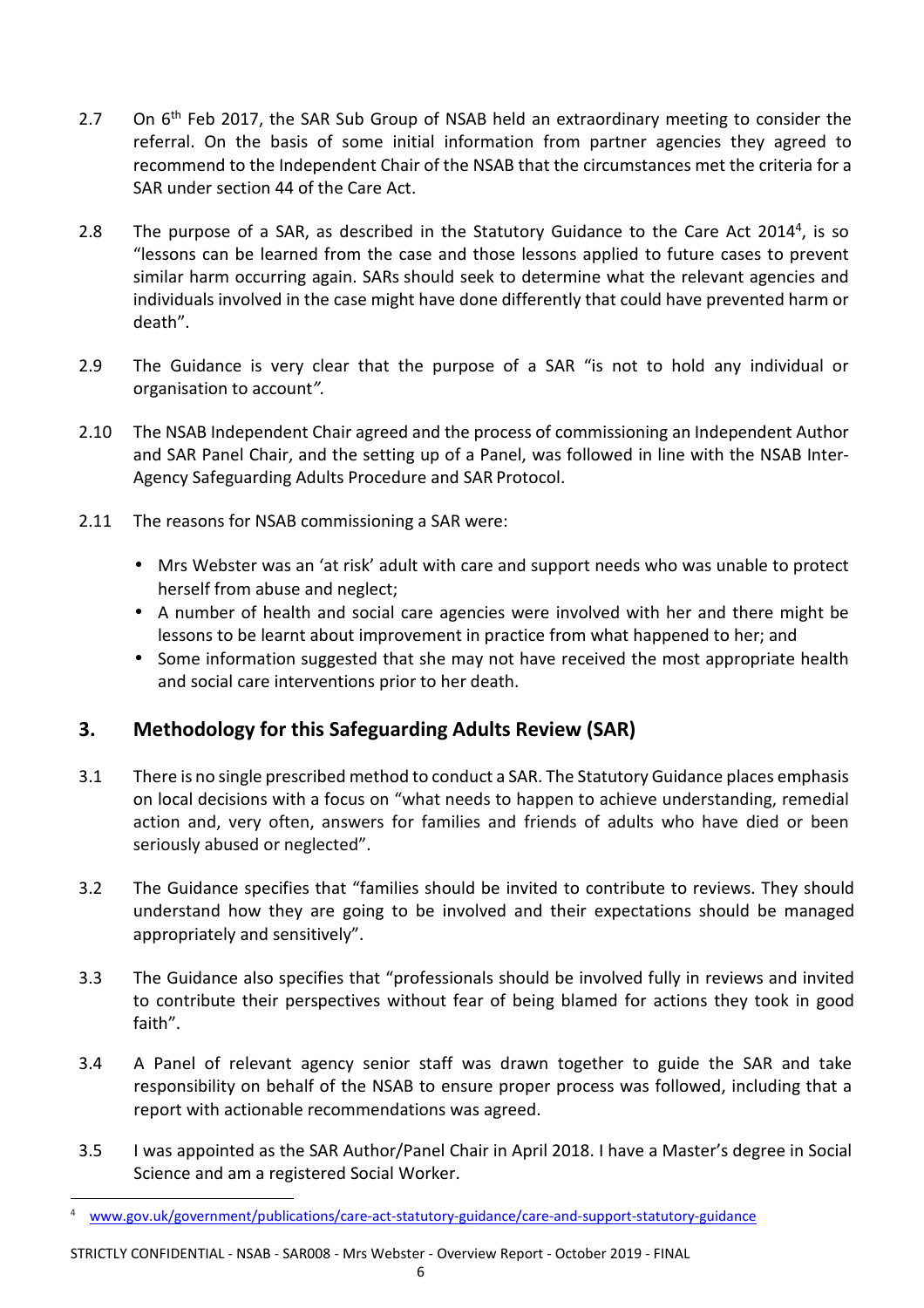### 3.6 **Panel members:**

| <b>Name</b>                                 | <b>Role and Organisation</b>                                   |
|---------------------------------------------|----------------------------------------------------------------|
| <b>Shirley Williams</b>                     | Independent Chair and Author                                   |
| <b>Business Manager</b>                     | Northamptonshire Safeguarding Adults Board                     |
| Designated Nurse for Adult Safeguarding     | NHS Nene and Corby Clinical Commissioning Groups               |
| Director of Nursing and Quality             | Kettering General Hospital NHS Foundation Trust                |
| Lead for Adult Safeguarding and<br>Dementia | Northampton General Hospital NHS Trust                         |
| Lead for Adult Safeguarding                 | Northamptonshire Healthcare Foundation Trust                   |
| <b>Assistant Director</b>                   | Adult Social Care Services, Northamptonshire County<br>Council |
| Director of Compliance and Governance       | Shaw Healthcare (De Montfort) Ltd.                             |
| Detective Chief inspector                   | Public Protection Command, Northamptonshire Police             |

The notes of meetings were taken by a member of the NSAB Business Office staff team.

#### 3.7 **Individual Management Reports (IMRs) were provided by:**

East Midlands Ambulance Service (EMAS) NHS Nene & Corby Clinical Commissioning Groups – GP Services Kettering General Hospital (KGH) Northampton General Hospital NHS Trust (NGH) Northamptonshire Healthcare Foundation Trust (NHFT) Northamptonshire County Council - Quality & Performance, Older Persons Team North - Care Management including Safeguarding Shaw Healthcare (De Monfort) Ltd. – Thorndale Care Home

## **Statements of Information (SOI) were provided by:**

Northamptonshire Police

.<br>-

Thames Ambulance Transport Service Limited (TASL)

Further information from Northamptonshire Healthcare Foundation Trust (NHFT) Mental Health Service was provided during course of the SAR process.

An inspection by the Care Quality Commission (CQC) of Thorndale Care Home had taken place on  $4<sup>th</sup>$  April 2017 and I, SAR author, reviewed the public Report<sup>5</sup>.

I also scanned the latest published CQC reports on the CQC website, for the health provider organisations, which had some involvement with Mrs Webster; NGH (November 2017); KGH (February 2018); NHFT (August 2018); and EMAS (June 2017).

<sup>5</sup> www.cqc.org.uk/sites/default/files/new\_reports/INS2-2778389477.pdf

STRICTLY CONFIDENTIAL - NSAB - SAR008 - Mrs Webster - Overview Report - October 2019 - FINAL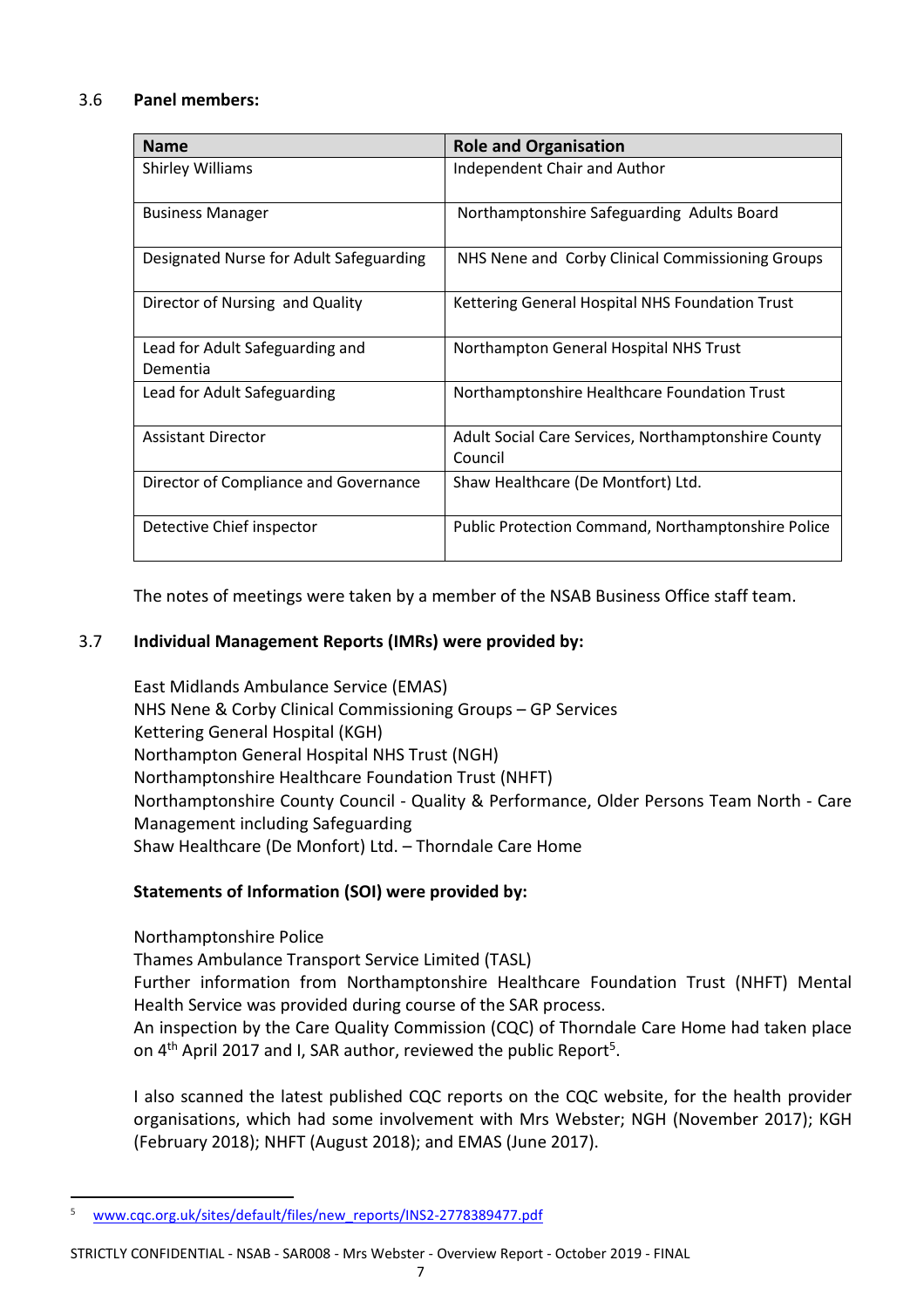- 3.8 The methodology used for this SAR is a blended (sometimes described as a hybrid) approach. This has been done to build on Northamptonshire Safeguarding Adults Board's experience, including requirements for a chronology from each agency involved with Mrs Webster and for Individual Management Reviews (IMRs), containing analysis of practice as well as description of events.
- 3.9 Whilst it is good practice to hold 'share and learn' events for front line practitioners and clinicians in SARs it was agreed that the very brief involvement with Mrs Webster of some staff, particularly in hospital settings, would not necessarily result in key learning, and that their involvement in discussion for Individual Management Reports would be a proportionate contribution.

A multi-agency learning event post publication supported by a 6 step briefing is planned prior to this SAR Report publication.

- 3.10 On 30<sup>th</sup> April 2018, a SAR Scoping Panel was held of key SAR Sub Group partners.
- 3.11 On 18<sup>th</sup> May 2018, an initial planning meeting with the SAR Chair/Author was held. The timeline of events for the SAR was agreed to be from 1st January 2017 until the time of Mrs Webster's death on 28th November 2017.

However, IMR authors were asked to include brief relevant information for the period prior to January 2017.

- 3.12 On 21<sup>st</sup> June 2018, at the beginning of the SAR process, I (author) along with a note-taker (NSAB Business Support Officer) met with Mrs Webster's two daughters and the younger daughter's husband. Family members had been actively involved with her and were not in need of advocacy support.
- 3.13 The purpose of this meeting was to enable family members to share information about their mother/mother-in-law, that they felt was relevant to the Review; have their concerns and views taken into account; and identify any recommendations for improvements in systems and practice they would like to come out of this SAR to better assure that some of the negative things their relative experienced would not be repeated.

The family received and commented on notes from that meeting and made some recommendations they wanted included in the SAR Report. They also provided further information about their contact with Thorndale (Residential) Care Home, whilst Mrs Webster was a resident.

Additional information has been provided by Mrs Webster's elder daughter during the course of the SAR.

- 3.14 On 7<sup>th</sup> August and 5<sup>th</sup> September SAR Panel meetings were held to receive IMRs and discuss the emerging findings.
- 3.15 On 30<sup>th</sup> October a further SAR Panel meeting was held to receive updated IMRs and consider an early draft of the SAR report.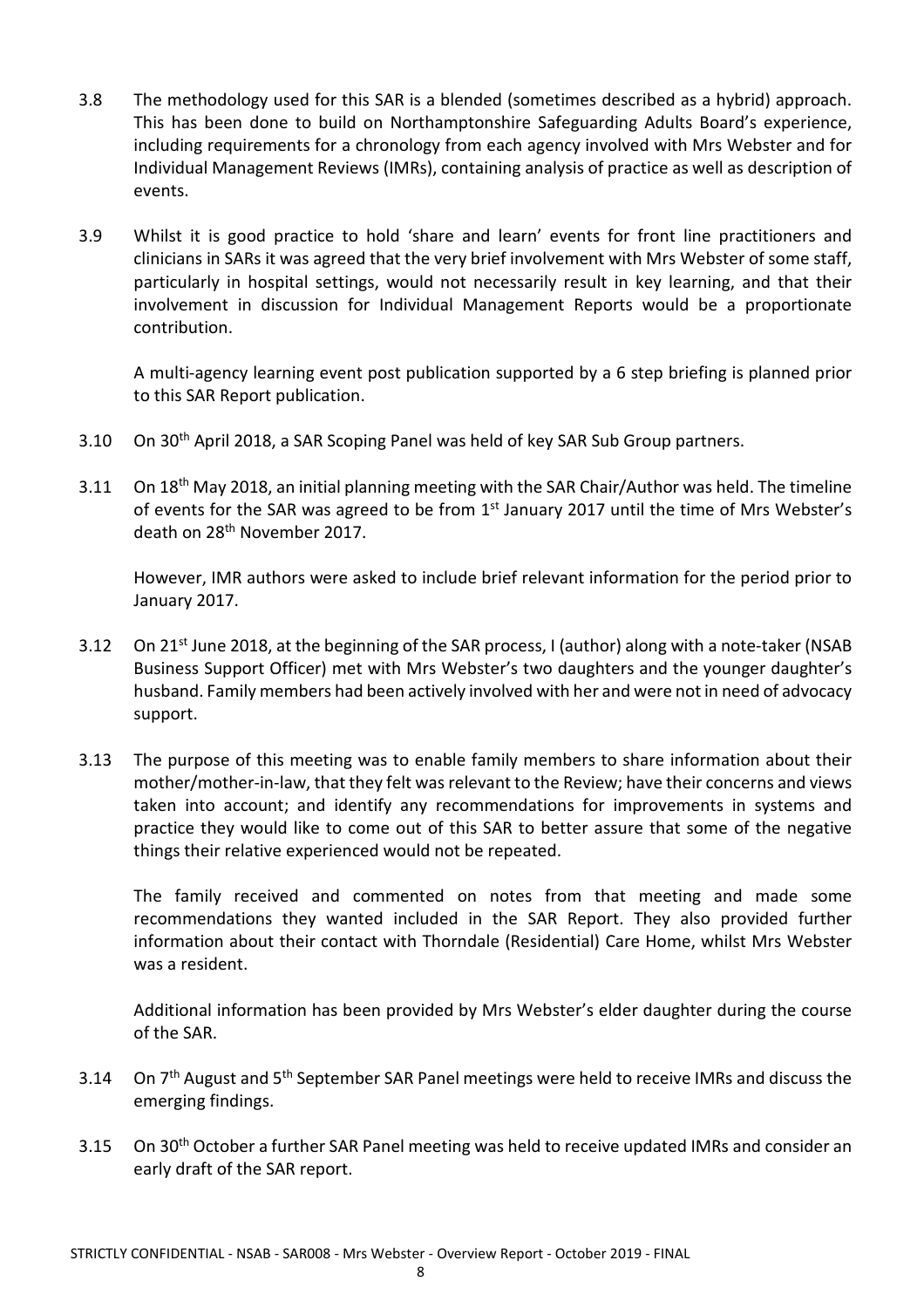3.16 I met with family members in February and the beginning of March 2019 to share the findings of the draft Report. A small number of amendments/clarifications were requested and agreed. Areas of disagreement were expressed about some of the detail in section 4 of the Report but, acknowledging that the SAR's primary purpose was learning and improvement for the future, the family agreed that, as their concerns about these matters were already part of a complaint they were making relating to KGH, they would resolve their concerns through that process.

## 3.17 **Terms of Reference for SAR**

.<br>-

In addition to adherence to the general principles for all reviews, which includes that SARs should reflect the six safeguarding principles of empowerment, prevention, proportionality, protection, partnership and accountability, SARs should both consider and reflect the 'making safeguarding personal' approach<sup>6</sup>.

The Review Panel agreed that the following specific concerns needed to be addressed:

- 1. Mrs Webster had at least eleven falls<sup>7</sup> throughout 2017, with three happening in quick succession in November 2017. Some of these falls resulted in admissions to A&E. To review the quality of assessments, risk assessments and care plans relating to:
	- ï) Mrs Webster's mental health to keep her safe from harm
	- ii) Mrs Webster's physical health to keep her safe from harm
	- iii) The interface between physical and mental health needs
- 2. To understand the extent to which the wishes of Mrs Webster and her family were taken into account about her care and treatment including compliance with the Mental Capacity Act 2005 and the accessibility and involvement of advocacy. Was consideration given by any agency, at any point, to making a referral to Adult Social Care and was action taken?
- 3. Did any family member express concerns to any agency regarding Mrs Webster's wellbeing or safety at the Care Home and if so, how was this dealt with?
- 4. What monitoring did Northamptonshire County Council have in place to review and monitor Mrs. Webster's needs?
- 5. Was there a delay in the identification of and/or reporting of the spinal fracture? If there was a delay: would earlier identification have resulted in any different decisions regarding the care and treatment of Mrs. Webster? What would the likely effects of the delay been for her?
- 6. The incident of the missed spinal fracture and the transfer from Kettering General Hospital to Northampton General Hospital for dressing a face/head injury was unclear. What information was shared between the Acute Trusts as Mrs Webster was discharged back to the residential home the following day?
- 7. Should the patient have been transferred with an unstable fracture?

STRICTLY CONFIDENTIAL - NSAB - SAR008 - Mrs Webster - Overview Report - October 2019 - FINAL

<sup>6</sup> www.local.gov.uk/our-support/our-improvement-offer/care-and-health-improvement/making-safeguarding-personal

<sup>7</sup> This was the information at the beginning of the SAR but it became evident that Mrs Webster had more than double that number of falls but very few needed hospital attention.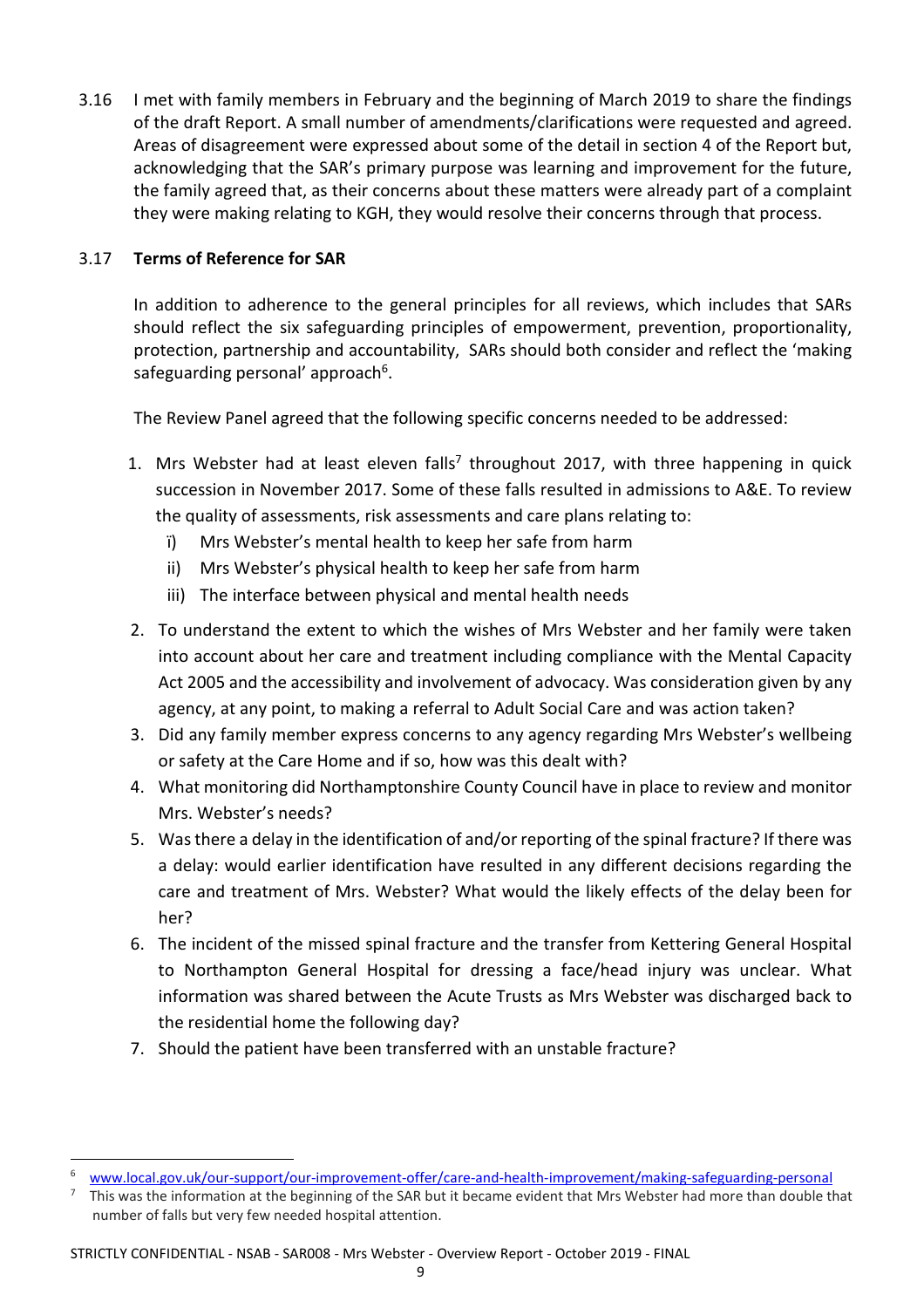- 8. Who requested the spinal scan at Kettering General Hospital and what were their concerns that triggered the request. Who reviewed the scan and what is detailed on the patient's medical records.
- 9. The clear transfer of records is crucial between both acute trusts. How was the spinal fracture missed? What information did Kettering General Hospital provide and what was Northampton General Hospital's interpretation of the transfer records
- 10. To consider the quality of information sharing and multi-agency working between partner agencies and whether this had an impact on the care she received.
- 11. To examine any issues of diversity and discrimination, specifically in relation to her age, disability, and mental health.
- 12. To identify any organisational factors such as capacity or culture which may have impacted on Mrs Webster's care.
- 13. To review the effectiveness of procedures, both multi-agency and those of individual organisations.

# **4. Case summary, practice episodes, and interventions**

- 4.1 Mrs Webster was a Caucasian woman born in North Yorkshire. She lived most of her life in Leeds. Her father worked as a tanner<sup>8</sup> and she was one of seven children. She worked in a mill when she was young woman. Her first husband died early when their daughter was a small child and she married again and had a second daughter. Sadly she was widowed again and she lived on her own in Leeds for many years.
- 4.2 Mrs Webster's daughters described her as a very independent person: a homemaker; creative in crafts like knitting; she spoke her mind - a Yorkshire woman! She could be sociable if encouraged but preferred her own company or that of people she knew well.
- 4.3 Aged 80, (2012) Mrs Webster was admitted to hospital following a serious burglary (the second in a short space of time). After this, her family describe her as losing her confidence and her health began to deteriorate<sup>9</sup>.
- 4.4 Her daughters described her health up to the date of the burglary as exceptionally good; she always walked wherever she went and attended church regularly. She had a heart murmur from a young age, for which she had medication.
- 4.5 It was decided after the second burglary that she would grant Lasting Power of Attorney (LPA)<sup>10</sup> for finances and for health and welfare to both daughters, with her elder daughter having lead authority.

<u>.</u>

#### STRICTLY CONFIDENTIAL - NSAB - SAR008 - Mrs Webster - Overview Report - October 2019 - FINAL

<sup>8</sup> Tanning is one of the world's oldest industries. Tanning is the process that turns raw animal hides into the soft, pliable, water resistant material called leather.

<sup>9</sup> http://webarchive.nationalarchives.gov.uk/20110218140642/http://rds.homeoffice.gov.uk/rds/pdfs2/r198.pdf Home Office research in early 2000 - The study was on a small scale but it does suggest that older victims of burglary decline in health faster than non-victims of similar age and the impact of burglary is typically great. Two years after the burglary, they were 2.4 times more likely to have died or to be in residential care than their non-burgled neighbours.

<sup>&</sup>lt;sup>10</sup> For more information go to: www.gov.uk/power-of-attorney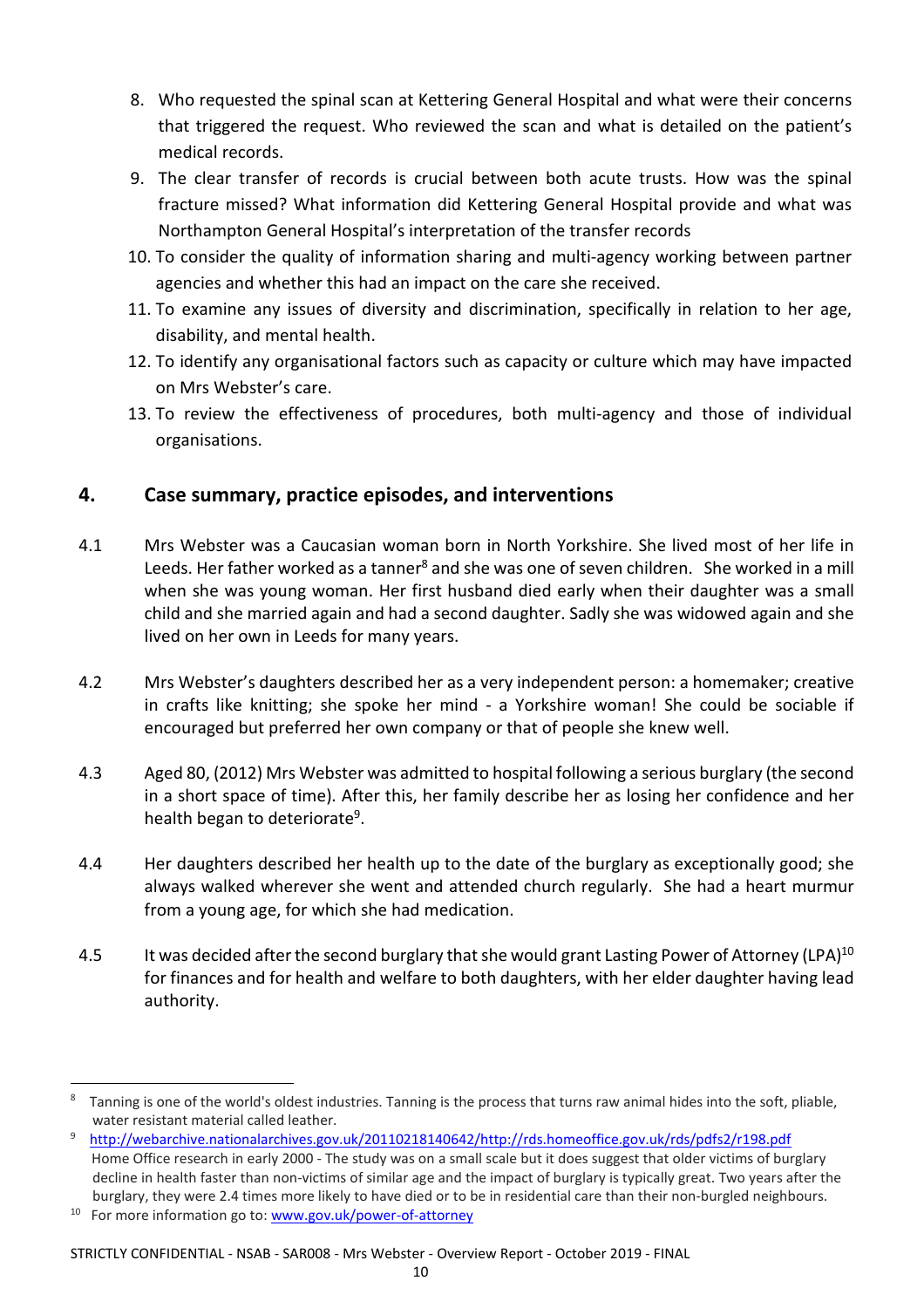- 4.6 She began to fall regularly at home in 2013/14 and after family discussions she moved from Leeds to St Andrews Court, Sheltered Accommodation in Broughton, Northampton to be near to one of her brothers and closer to her elder daughter.
- 4.7 In May 2014, KGH record their first contact with Mrs Webster. In September 2014, following a hospital admission, she received support from the Northamptonshire County Council Short Term and Re-ablement Team. From October 2014, she began to receive some domiciliary care support. Following a review of her needs in December 2014, her care hours were increased.
- 4.8 During 2014 and up to September 2015, NHFT had contact with Mrs Webster on a number of occasions following falls and hospital attendances. NHFT's Intermediate Care Team (ICT), Falls Service, and District/Community Nurses (DNs) were involved to provide discharge support, falls prevention interventions, and other community health interventions.
- 4.9 On 11th September 2015, following an admission to KGH, she was assessed as requiring 24 hour care. She moved into Thorndale (Residential) Care Home. She was 84 years old.
- 4.10 The Care Home Individual Management Review Report (IMR) recorded that her care assessment document from Northamptonshire County Council Adult Services, identified her health concerns as: vascular dementia, heart murmur, and cataract in her right eye. She had poor mobility and a history of falls, and was in receipt of regular vitamin B12 injections<sup>11</sup>. The assessment also documents that she was unable to follow instructions due to her dementia.
- 4.11 In December 2015, Mrs Webster fractured her femur (hip) whilst at Thorndale and was admitted to KGH. She spent several days in hospital and made a good recovery and returned to Thorndale.
- 4.12 From 16<sup>th</sup> December 2015 to 22<sup>nd</sup> September 2016, although Mrs Webster experienced some falls, her GP notes recorded nothing of significance. There were short admissions recorded by Thorndale, concerning dehydration and a safeguarding concern raised after she returned on one occasion from KGH with a grade 2 pressure ulcer.
- 4.13 On 22<sup>nd</sup> September 2016, Mrs Webster spent a few days in KGH after falling and suffering a head injury and later a chest infection.
- 4.14 Mrs Webster's family said that in that first year she enjoyed her stay at Thorndale, being involved in activities organised by a specialist staff member and also having privacy in her ensuite room.
- 4.15 Her family said that while they were told their mother had 'mixed'<sup>12</sup> dementia by clinicians, she still recognised them and followed her TV programmes. Their experience of her was that she was not noticeably confused most of the time even in the period just before she died.

<sup>11</sup> www.cks.nice.org.uk/anaemia-b12-and-folate-deficiency

<sup>&</sup>lt;sup>12</sup> "Mixed dementia is a condition in which abnormalities characteristic of more than one type of dementia occur simultaneously. Physicians may also call mixed dementia "Dementia – multifactorial." Reference: https://www.alz.org/alzheimers-dementia/what-is-dementia/types-of-dementia/mixed-dementia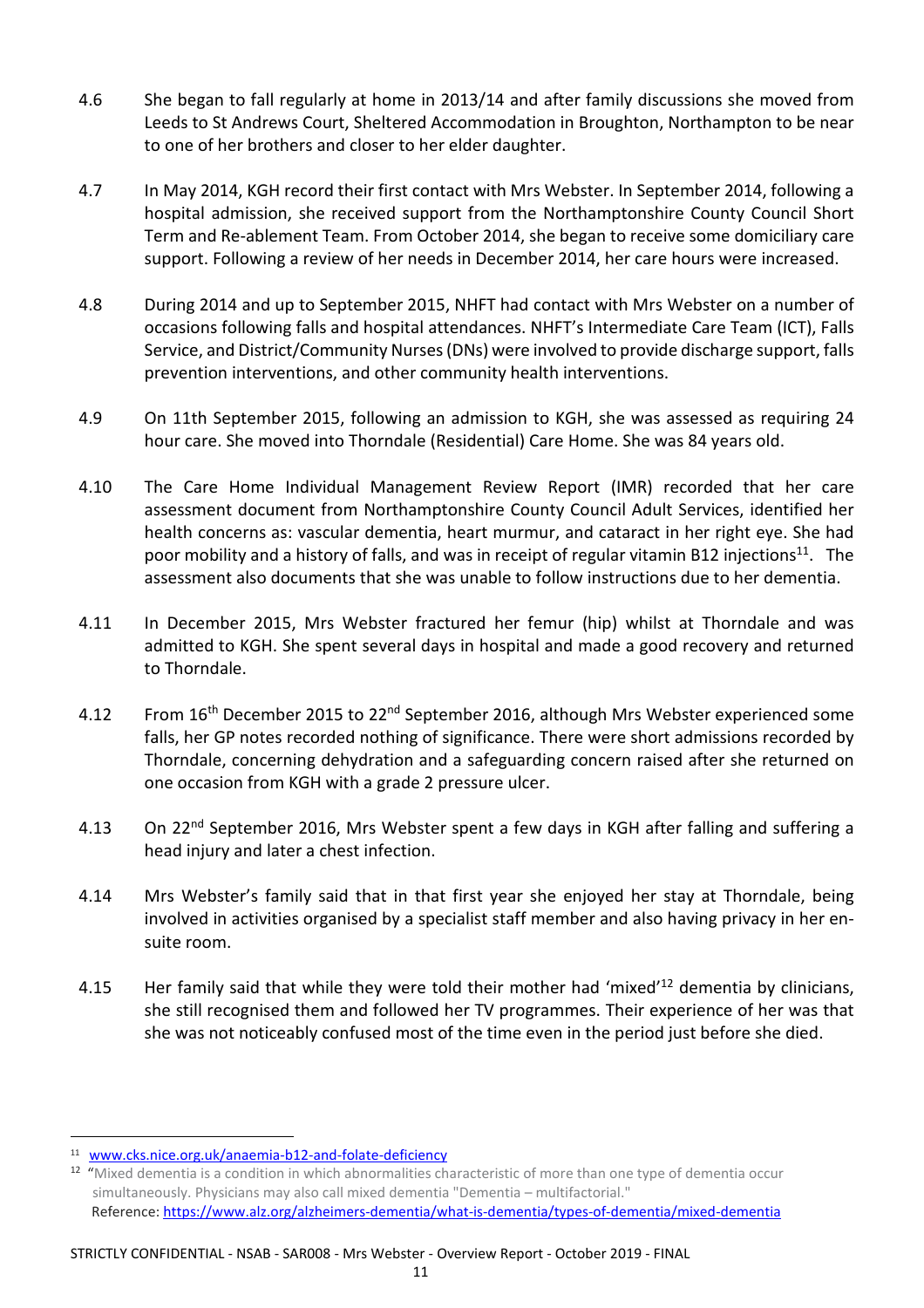- 4.16 Mrs Webster liked to walk about and in 2017 was having an increasing number of falls, though most still needed no hospital attendance. There were also concerns about her nutritional intake and weight loss.
- 4.17 During 2017 she was referred to the following NHFT services:
	- Dietetics for assessment and support with nutritional needs.
	- District/Community Nursing for holistic assessment of her physical health needs, including interventions from a Health Care Assistant who undertook the Phlebotomy (blood test).
	- Falls Service for assessment of falls risks and advice and intervention to reduce the risk of further falls.
	- Community Mental Health Team (CMHT) for assessment of her mental health.

The CMHT declined to carry out an assessment as Mrs Webster did not fit their criteria based on the information they were given.

- 4.18 In June 2017, NHFT district nurses reviewed Mrs Webster's risks related to her skin integrity and risk of pressure ulcers (Waterlow, SKIN assessment tools); risks related to poor nutritional intake (MUST tools); and risk of overall critical illness in the near future (NEWS). No specific concerns were identified for action at this point; though in July, a full nutritional assessment was undertaken and advice given to Thorndale about her diet.
- 4.19 On 11<sup>th</sup> September 2017, the GP visited Thorndale (Residential) Care Home for Mrs Webster's annual Dementia Review. She was seen with a Thorndale carer, and no new concerns were raised. Some recent problems of being tearful and constipated seemed resolved. The GP notes recorded that, 'The Care Home is able to meet all of Mrs Webster's needs'.
- 4.20 During July 2017, there were some staff changes at Thorndale. These included the registered manager who left on  $27<sup>th</sup>$  June with a replacement commencing on  $3<sup>rd</sup>$  July 2017, and the activities worker, who left on  $8<sup>th</sup>$  May after nearly 7 years in post. A replacement was in post by 31<sup>st</sup> July. Her family believed these changes upset her. Her daughter also said when meeting with me (the author) that she felt standards began to slip in Thorndale and sometimes there were not enough staff, to the point where on one occasion she found herself having to help other residents as well as her mother.
- 4.21 Between 2<sup>nd</sup> October and 10<sup>th</sup> November 2017, Thorndale Care Home recorded 7 falls by Mrs Webster with 2 of them occurring on  $8<sup>th</sup>$  November. Only one on  $13<sup>th</sup>$  October resulted in admission to KGH. The hospital recorded that she remembered having a fall as she got out of bed, and there seemed to be no increased levels of confusion, routine tests were normal and she returned to Thorndale on the same day.
- 4.22 On 9<sup>th</sup> October 2017, the NCC Quality Team that had some responsibility to monitor care homes, received an anonymous Notification of Concern<sup>13</sup> that said there was not enough staff to meet the needs of the Thorndale residents and the manager was not approachable.<sup>14</sup>

-

<sup>13</sup> www.cqc.org.uk/guidance-providers/regulations-enforcement/regulation-18-notification-other-incidents#full-regulation

 $14$  Mrs Webster's family asked for it to be noted that it was not them who raised these concerns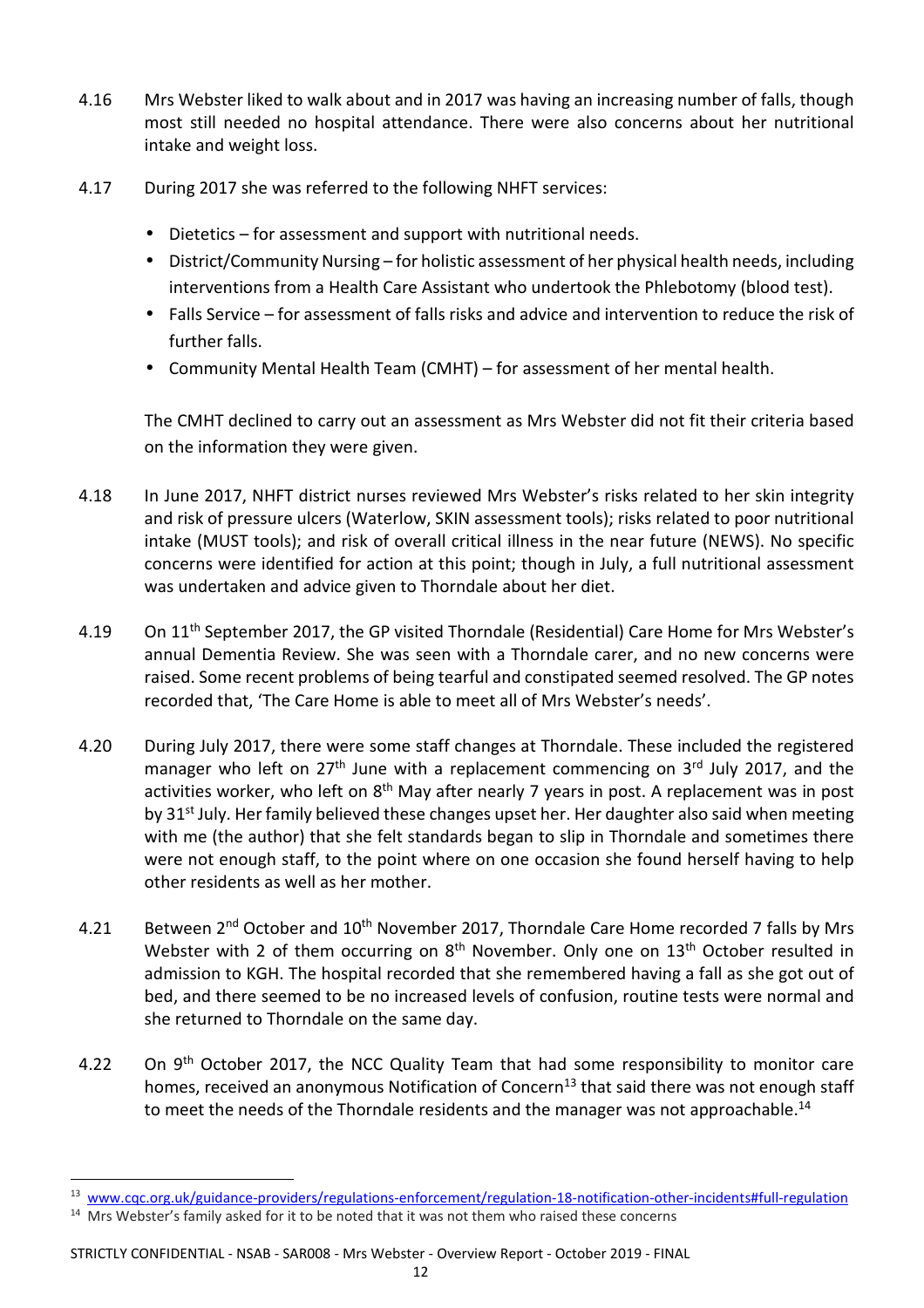- 4.23 These issues of concern were shared with the Area Manager for Shaw Healthcare (De Montfort) Ltd., Thorndale's parent company, and they were asked to provide dependency information and staffing levels for a two-month period. The information was supplied and was signed off as acceptable from the NCC Quality Team on the 19<sup>th</sup> October 2017. No visits were undertaken to Thorndale.
- 4.24 On 10<sup>th</sup> November 2017 at approximately 17:30, Mrs Webster was found by staff crying out on her bedroom floor. Staff checked her over and took her to the lounge to observe her as they believed she had fallen but they didn't notice any injuries.
- 4.25 At around 20:30, evening staff took Mrs Webster to her bedroom for personal care and identified a large blood stain on her clothing with a hole in both outer and under garments. A District Nurse was visiting another resident and was asked by care staff to review Mrs Webster who had a puncture wound to her back, close to the top of her spine. The wound continued to bleed despite remedial first aid.
- 4.26 East Midlands Ambulance Service (EMAS) was called and took Mrs Webster to KGH where she was admitted at 22:49. Her daughter was informed. The EMAS IMR notes that staff reported she appeared to have no pain on palpation of neck or back, but there was postural drop (hypotension) to blood pressure.<sup>15</sup> It was also recorded that she was orientated to time, place and person. Her elder daughter said she had been notified earlier in the day of the fall but told all seemed 'okay'. She was notified again in the evening to say staff were taking her mother to hospital to have the wound checked out.
- 4.27 Because of the unexplained puncture wound to her back, including piercing of her clothing, EMAS sent a safeguarding notification to NCC, but did not report the incident to the Police until 3 days after having concerns about the nature of the wound.
- 4.28 On admission to KGH it was noted that Mrs Webster was taking Clopidogrel, which would have provided some explanation to the bleeding as this is blood-thinning medication. On examination no other injuries were found.
- 4.29 The KGH Emergency Department Paramedic and a Nurse in charge reviewed the wound and felt that there was no cause to raise a safeguarding concern in addition to the one that EMAS indicated they would raise.
- 4.30 A CT scan of Mrs Webster's head was carried out and no abnormalities were detected. The hospital has no evidence that any other scans were undertaken at this time. A Best Interest Assessment recorded a decision regarding basic nursing care, assessments and all necessary procedures and observations; however there was no evidence of a mental capacity assessment to indicate whether she lacked capacity to make these decisions herself.
- 4.31 On 11<sup>th</sup> of November, her elder daughter phoned Thorndale for an update and was told she was on her way back from KGH. Mrs Webster was discharged back to Thorndale at midday with a dressing to the injury but no other concerns were raised.

STRICTLY CONFIDENTIAL - NSAB - SAR008 - Mrs Webster - Overview Report - October 2019 - FINAL

-

<sup>&</sup>lt;sup>15</sup> Postural drop/hypotension occurs when blood pressure drops when moving from seated/lying position to upright position. www.nhs.uk/conditions/low-blood-pressure-hypotension/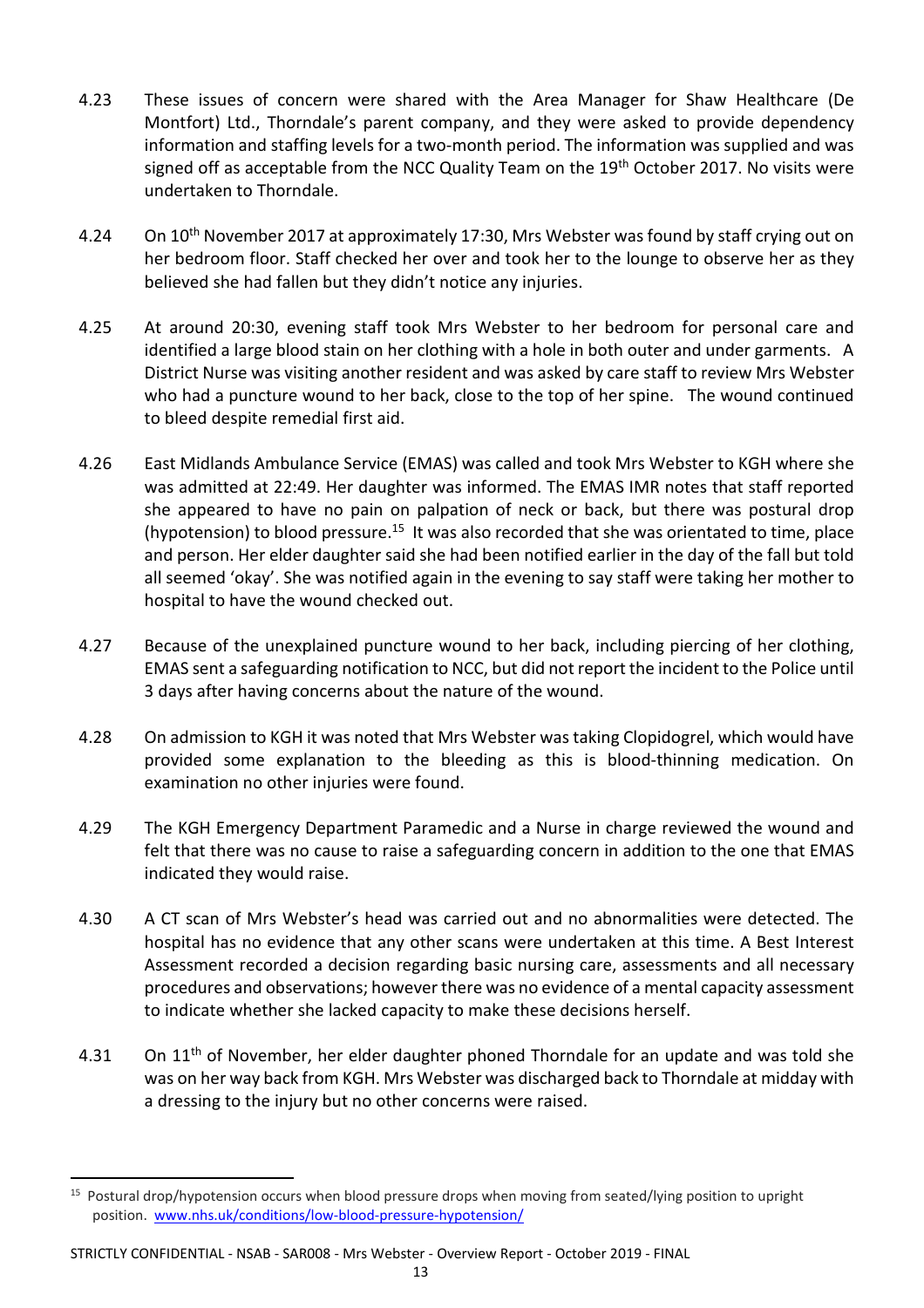- 4.32 Later the same day  $(11<sup>th</sup>$  November), Mrs Webster had another un-witnessed fall when she was found outside the team leader's room. Her daughter told me (the author) that she understood from a Thorndale staff member that the wound was the result of Mrs Webster hitting her head while wearing glasses, which had broken and a piece of metal frame had cut her face. Mrs Webster suffered swelling and bruising to her left eye and zygomatic (cheek) bone with laceration (a deep cut) approximately 2cm long, which bled continuously. It took some time with calls at 16:04, 16:40 and 17:07 before an ambulance was available. Her daughter was called and went in the ambulance to KGH with her mother, who she described as bleeding continuously from the face wound. An adverse incident statutory notification to CQC was completed and sent by Thorndale.
- 4.33 Mrs Webster was taken to KGH by EMAS, who noted that she had no nausea or vomiting. The crew did not consider there were any safeguarding concerns, and described her as alert but confused on attendance.
- 4.34 She was reviewed by the KGH Emergency Department Associate Specialist Doctor<sup>16</sup> and the plan was to have a CT scan of her head, cervical spine and facial bones. The KGH IMR states that, "Doctor unable to assess eye due to swelling or carry out a full neurological examination due to dementia, however a grossly normal<sup>17</sup> neurological examination is documented". Her daughter said they waited some time for the scans to be carried out. She accompanied her mother to have the scans and was told by staff at the scan unit that they had done the scan when she was admitted the previous day. The plan was to transfer her as a matter of urgency to NGH to have the facial wound treated if the scans were clear (NGH was the specialist 'point of contact' for all referrals relating to Maxillofacial injuries across Northamptonshire). Analgesia, intravenous fluids and anti-emetic medication were given and the planned scans undertaken by 4ways Healthcare staff at 21:46<sup>18</sup>.
- 4.35 There is no evidence that the scans taken that day were reviewed by any KGH staff before Mrs Webster was transferred to NGH.
- 4.36 There is documentation that the KGH doctor reviewed a CT scan of her head and attached that to her notes for the transfer to NGH. In fact, that CT attached report is dated 11.11.17 at 04:35 and was the scan result from the CT performed following Mrs Webster's admission the previous day (10.11.17).
- 4.37 She was transferred and arrived at NGH at 22:22 on  $11<sup>th</sup>$  November. All the notes from the current (11.11.17) KGH Emergency Department attendance were copied and sent to NGH. Her daughter did not accompany her because the time for transfer was uncertain, she lived some distance from Northampton, and she needed to attend to her own health needs.

STRICTLY CONFIDENTIAL - NSAB - SAR008 - Mrs Webster - Overview Report - October 2019 - FINAL

<u>.</u>

<sup>&</sup>lt;sup>16</sup> A senior middle-grade doctor working in the UK, who has trained and gained experience in a medical or surgical specialty but has not gone on to become a consultant. These doctors usually work independently but are attached to a clinical team led by a consultant in their **specialty**.

<sup>17</sup> **Grossly** normal **means** that the larger picture is normal. In **medical terminology** there is fine and gross. Gross is the larger picture which fine tends to be smaller. It has nothing to **do** with the **term** as we know it 'gross'.

<sup>&</sup>lt;sup>18</sup> Family members have a number of issues with how many scans were carried out, and which areas of their mother's back was viewed and will pursue these concerns during their complaint with KGH.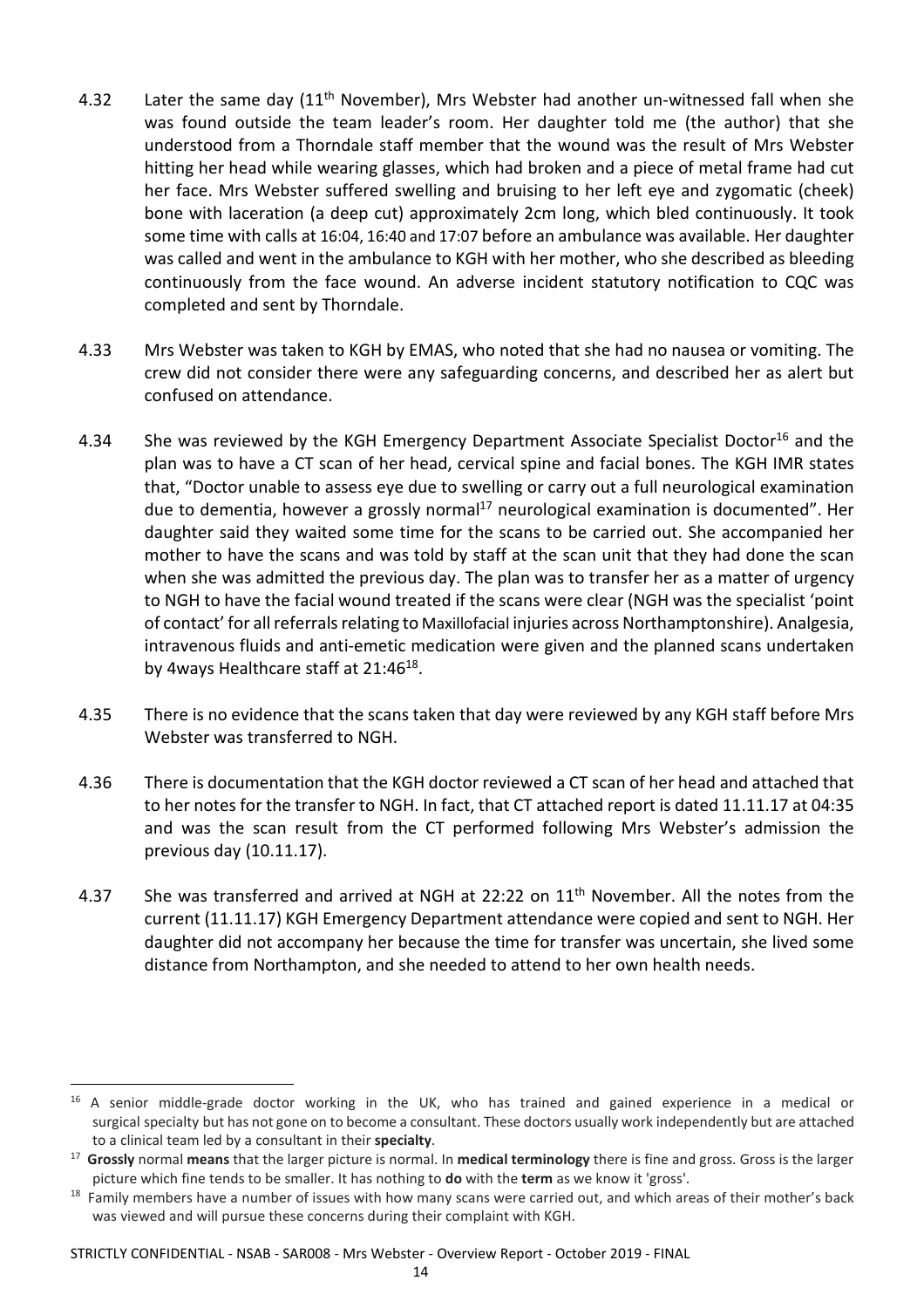- 4.38 Mrs Webster was initially seen for the specialist assessment and treatment in the NGH Emergency Department (ED) at 22.57. The Maxillofacial Doctor undertook an examination and assessment of her at 00:30 following review of all clinical documentation which was made available by KGH on transfer. This included an initial assessment and identification of a large facial wound which required suturing. The CT scan of the head was also made available which noted there were no fractures identified, though, as noted in paragraph 4.36, this was sent by mistake as it was not the most up to date scan.
- 4.39 No further information was received that there were concerns by KGH regarding a cervical back injury or that further CT scans had been undertaken.
- 4.40 After treatment, which in the event did not involve suturing, and a period of observation, there was a discussion with Thorndale Care Home staff about Mrs Webster being discharged back to the residential home.
- 4.41 The hospital discharge plan was for her to return to Thorndale (Residential) Care Home that day, and the notes recorded that her daughter voiced concerns that Thorndale would not be able to cope with her mother's needs. The Discharge Nurse advised that the family should have a discussion with Thorndale as they had confirmed to another member of NGH staff that they would be able to meet Mrs Webster's presenting needs.

Mrs Webster was discharged back to Thorndale (Residential) Care Home at 13:30 on 12<sup>th</sup> November.

- 4.42 On 11<sup>th</sup> November, the NCC Safeguarding Adults Team were made aware of concerns in relation to Mrs Webster following the EMAS notification and Police involvement because of the unexplained puncture wound.
- 4.43 Detectives from Northampton Police attended Thorndale (Residential) Care Home to ascertain whether the puncture wound Mrs Webster sustained on 11<sup>th</sup> November had been caused by an assault.

They found no evidence of this and attributed the injury to an accidental fall.

- 4.44 On 13<sup>th</sup> November, Thorndale staff contacted the GP practice at 14:07 to inform them that they were concerned about Mrs Webster, who had been discharged the previous day. She appeared to be in pain and was unable to swallow her routine medication.
- 4.45 The GP called Thorndale after reviewing her recent medical records and hospital scans and noted the results of the investigations of the head, face and spine carried out at KGH on  $11<sup>th</sup>$ November 2017. The CT scan had been recorded as reported at 21.41 on 11<sup>th</sup> November 2017, and noted an unstable fracture of the spine (neck) C1-C2. Given the nature of this serious injury the report recommended an emergency review by the KGH spinal and orthopaedic team<sup>19</sup>.

<sup>&</sup>lt;sup>19</sup> Injuries to the spinal cord at the C1 & C2 vertebral levels are considered to be the most severe of all spinal cord injuries as they can lead to full paralysis but are most often fatal. www.spinalcord.com/c1-c2-vertebrae-spinal-cordinjury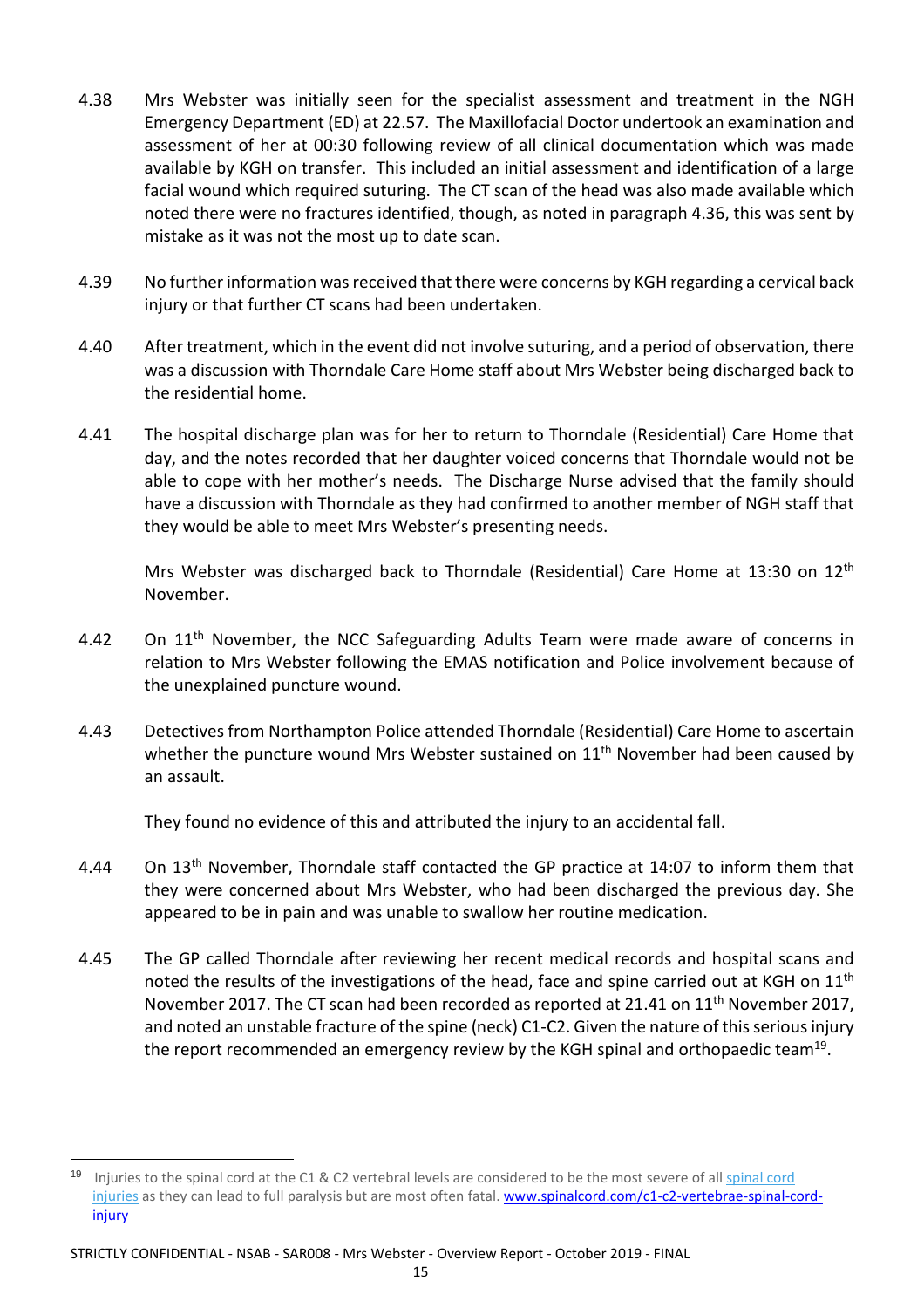- 4.46 The GP advised the Thorndale staff member not to move Mrs Webster and called 999 requesting an emergency ambulance for her. The GP travelled to Thorndale and at 15.59 recorded that the ambulance had already arrived when they reached the Care Home. The GP noted Mrs Webster appeared to be in a lot of pain and was mouth breathing.
- 4.47 KGH staff had a telephone discussion with the Coventry University Hospital, Major Trauma Unit who advised EMAS to take Mrs Webster to KGH in the first instance. EMAS record immobilisation during the transfer and that she was difficult to assess due to her dementia. Her daughter was called by the GP and went to Thorndale (Residential) Care Home and followed the ambulance to the hospital.
- 4.48 A Mental Capacity Assessment was carried out in the KGH Emergency Department in relation to basic nursing care, observations and assessments as well as necessary procedures. Mrs Webster was deemed not to have capacity to consent to these interventions. There was no evidence of Best Interest decision-making, nor is it recorded that any discussion with her daughter took place in relation to Best Interests.
- 4.49 The KGH Serious Incident Report stated that on 13<sup>th</sup> November 2017, Mrs Webster had a "thoracic spine that identifies fractures of the spinous processes from t5 to t9."
- 4.50 KGH nursing notes indicated that a small foreign body described as a small bone fragment was expelled from the puncture wound to Mrs Webster's back.<sup>20</sup>
- 4.51 In seeking more clarification for this Review, particularly as the family said they had been told that old healed fractures had shown up on the CT scan, the KGH consultant responded with the following, "The conclusion was osteoporotic collapse at multiple levels, multiple spinous process fractures: the age of these are unclear. Detachment of anterior body spurring at one or more levels cannot be excluded".
- 4.52 There is some evidence that a Mental Capacity Assessment was carried out regarding treatment for the cervical spine fracture, a Best Interest decision was partially completed regarding this decision and LPA to Mrs Webster's elder daughter was noted.

On the  $21^{st}$  November family members noticed Mrs Webster no longer had a cannula attached. Her daughter was concerned that this meant there was no way to offer pain relief at this time. The IMR for KGH states, "Patient appeared at times to be distressed; this manifests itself in her attempts to pull off the Aspen collar and remove the intravenous cannula and to call out".

4.53 As Mrs Webster was still deemed to be unable to consent to her care and treatment, a Deprivation of Liberty Authorisation (DoL) $^{21}$  was appropriately made on 15.11.17.

-

<sup>&</sup>lt;sup>20</sup> The family believe this was never confirmed and they will try to clarify in their Complaint with KGH

<sup>21</sup> www.gov.uk/government/collections/dh-mental-capacity-act-2005-deprivation-of-liberty-safeguards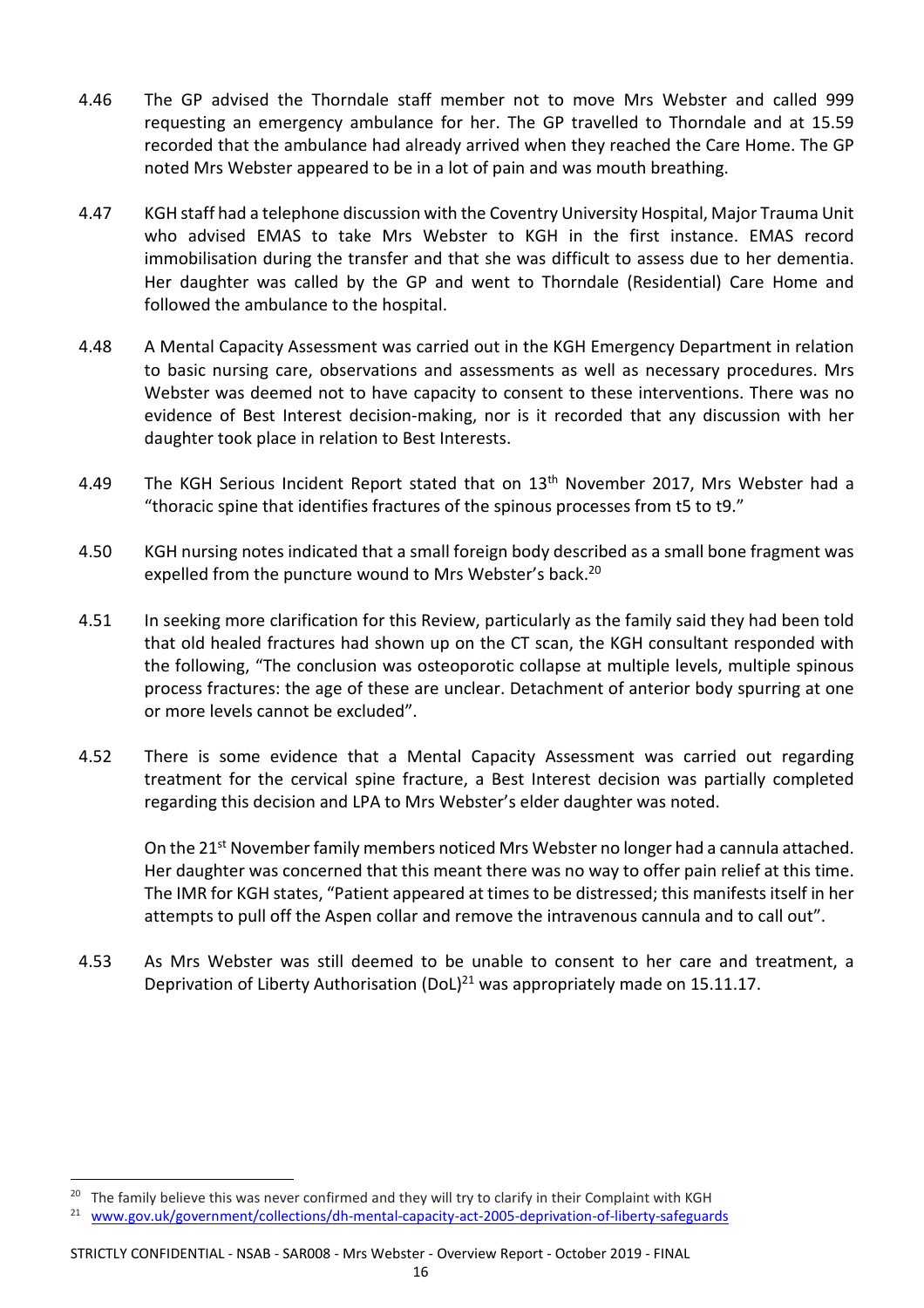- 4.54 On 23<sup>rd</sup> November, as Mrs Webster's health deteriorated and she was distressed by the collar, the consultant discussed the poor prognosis with her daughter. Her daughter told me that she talked to her mother, and asked, as she had done before when completing a  $DNAR<sup>22</sup>$  form, whether she wanted to have active treatment or not have interventions. She said her mother confirmed that she stood by her previous decision, even when asked a second time later that day. It was agreed to move to adopt a palliative care regime and that there should be no nasogastric tube for nutrition.
- 4.55 Moving Mrs Webster to a hospice was discussed on 27<sup>th</sup> November but she became too unwell and died on 28<sup>th</sup> November 2017.
- 4.56 On 29<sup>th</sup> November, the NCC Strategic Lead for Adult Safeguarding and Quality Team called a safeguarding meeting involving staff with safeguarding and/or care quality assurance responsibilities in NCC, KGH, CCG, CQC, and Thorndale (Residential) Care Home (NGH was unable to attend). It was agreed NCC Care Quality and Monitoring would undertake a quality assurance visit to Thorndale. It was agreed that plans for other actions would be delayed until there was more information from the coroner on cause of death
- 4.57 On  $12<sup>th</sup>$  December, a second safeguarding meeting was held with a similar attendance plus NGH and a Detective Constable (DC) from Northamptonshire Police, but without representation from Thorndale (Residential) Care Home. The outcomes from this meeting were to: request more information on the reporting of falls from Thorndale (Residential) Care Home to the NHFT Falls team: issue an interim safeguarding plan to KGH and NGH on information sharing: and an interim safeguarding plan to Thorndale in relation to falls prevention.
- 4.58 Feedback from the Falls Team was that following the Falls assessment and action plan on 14<sup>th</sup> and 20<sup>th</sup> April, and 10th May 2017, when she was discharged, she did not receive any further requests for further assessment. Contact was made with community nursing staff who confirmed that they did not have concerns about falls at Thorndale.
- 4.59 NCC staff from Safeguarding and Care Quality visited Thorndale on 14 occasions following Mrs Webster's death and identified 13 residents, because of their high needs, who needed care reviews, including 4 who needed referral to the Falls Team. These were all completed.

<sup>22</sup> Do Not Attempt Resuscitation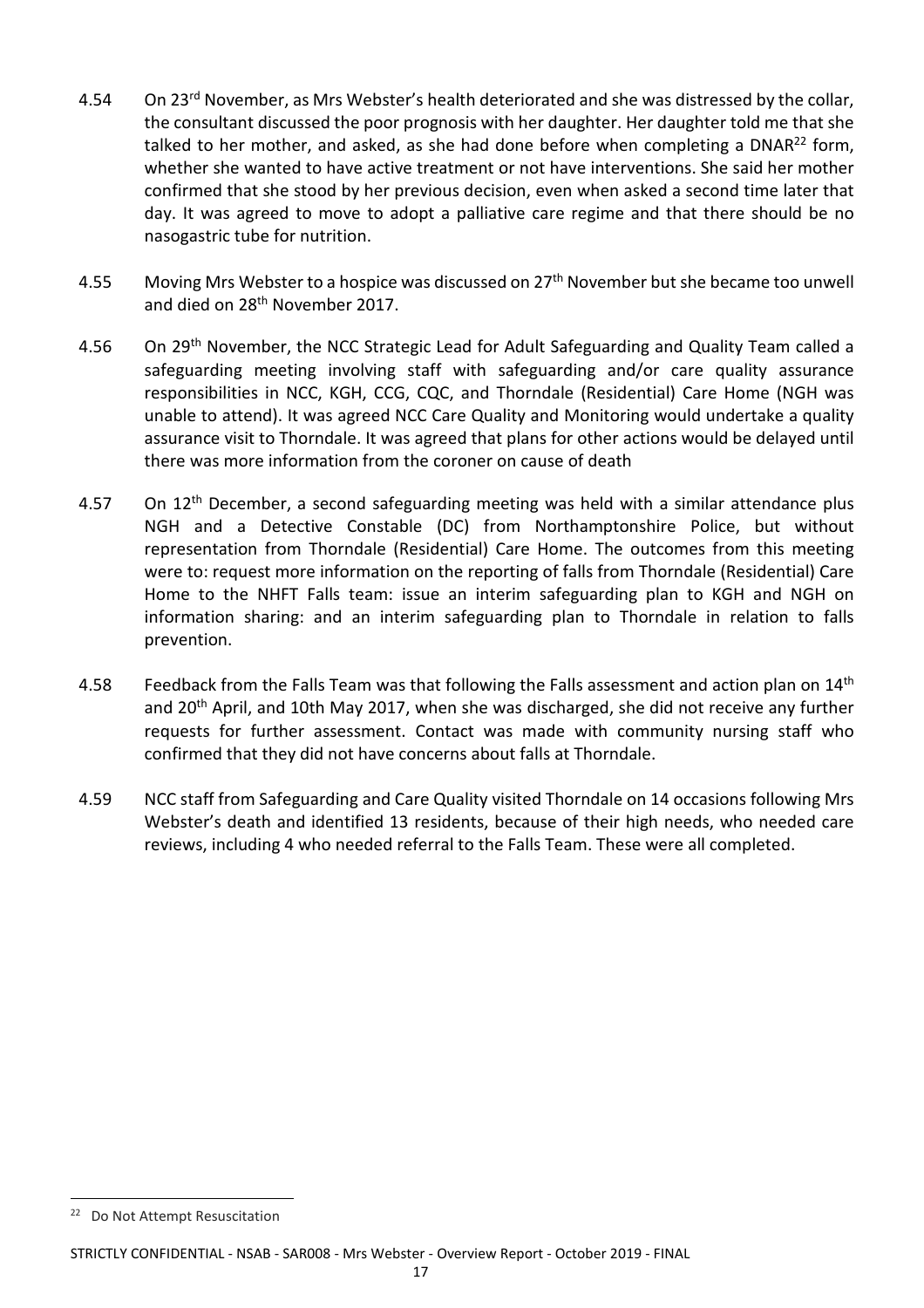# **5. Pictorial of family and agency relationships document**



The diagram illustrates that a number of agencies were involved with Mrs Webster but other than her family, Thorndale staff, and possibly her GP practice, most of her contacts with other agencies would have been of short duration, and individual staff were unlikely to have got to know her as a person.

 **Key:** 

| Family                                            |
|---------------------------------------------------|
| <b>Health Agencies</b>                            |
| Northamptonshire Police                           |
| Northamptonshire County Council Adult Social Care |
| <b>Care Home</b>                                  |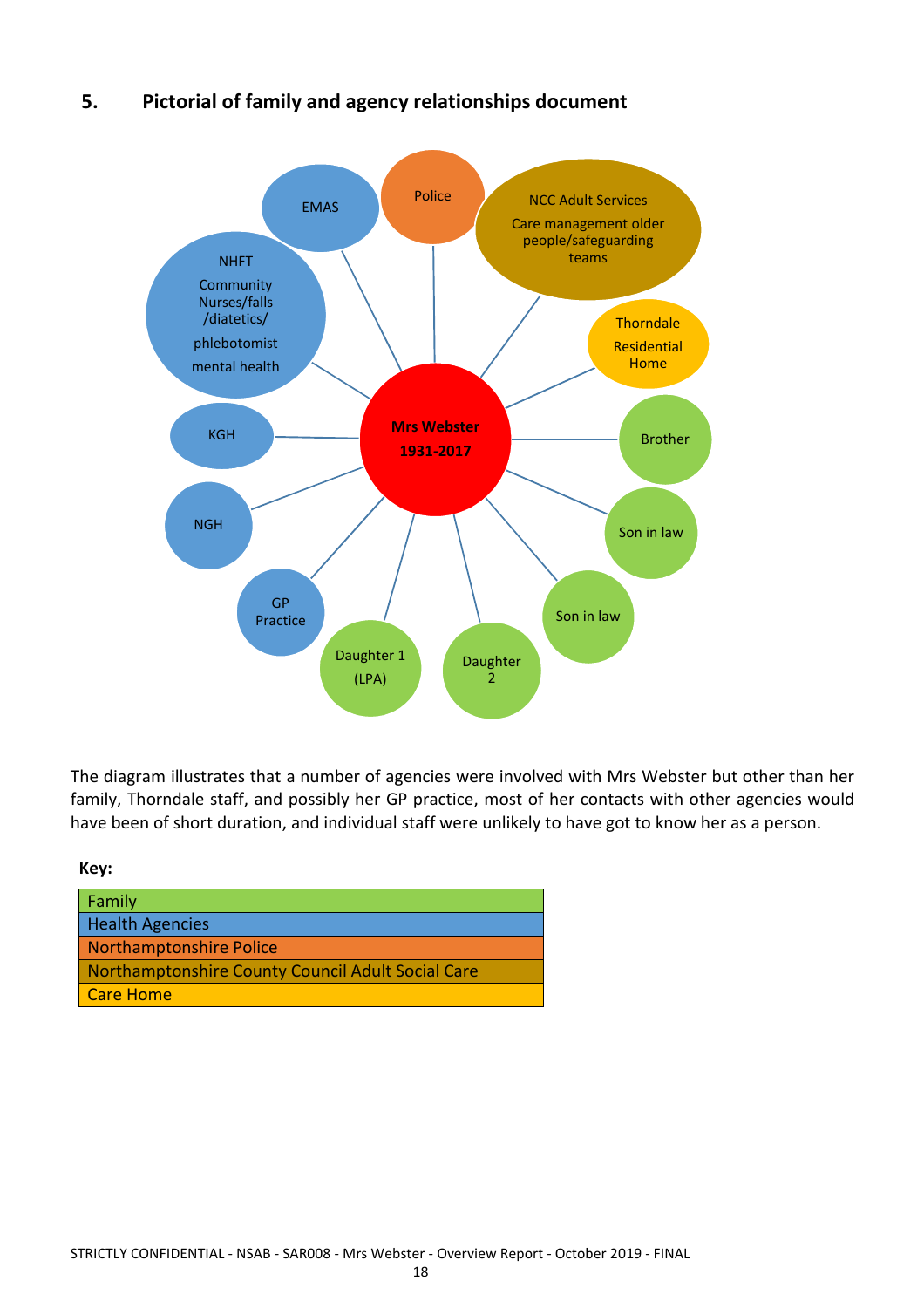# **6. Findings and Analysis**

- 6.1 The Practice Guidance developed by the Social Care Institute for Excellence (SCIE) to assist agencies carrying out Safeguarding Adult Reviews (SARs) as required by the Care Act 2014, suggests that a SAR is needed to achieve understanding of the following<sup>23</sup>:
	- 1. What happened?
	- 2. Were there any errors or problematic practice and/or what could have been done differently?
	- 3. Why did those errors or problematic practice occur and/or why weren't things done differently?
	- 5. Which of those explanations are unique to this case and context, and what can be extrapolated for future cases so become findings?
	- 6. What remedial action needs to be taken in relation to the findings to help prevent similar harm in future cases?
- 6.2 Section 5 of this report sets out 'What happened'. Section 6 looks at the areas of errors/problematic practice and what could have been done differently and considers why it didn't happen and makes suggestions about how the findings could help to prevent similar harm in future.

Section 7 draws out conclusions and identifies recommendations for remedial action.

- 6.3 With the benefit of hindsight, this SAR can identify five key areas of potential concern about health and care practice that could have been done differently, and comments on the systems in which the practice occurred. There is a sixth area where an acknowledged error occurred. These areas cover the questions posed in the Terms of Reference at the beginning of the SAR.
- 6.4 The question "Would different practice have prevented Mrs Webster's death or the physical and emotionally painful (for her, her family, and staff who knew her) circumstances in which she died" will be considered at the beginning of Section 7.

#### **6.4.1 First Key area of Concern**

Was Thorndale (Residential) Care Home meeting Mrs Webster's needs and assessing her risks, particularly in relation to falls, appropriately and in a person-centred way over the period January 2017 to her death in November 2017?

If not, what would better practice look like and were there missed opportunities to improve practice?

-

<sup>23</sup> www.scie.org.uk/safeguarding/adults/reviews/care-act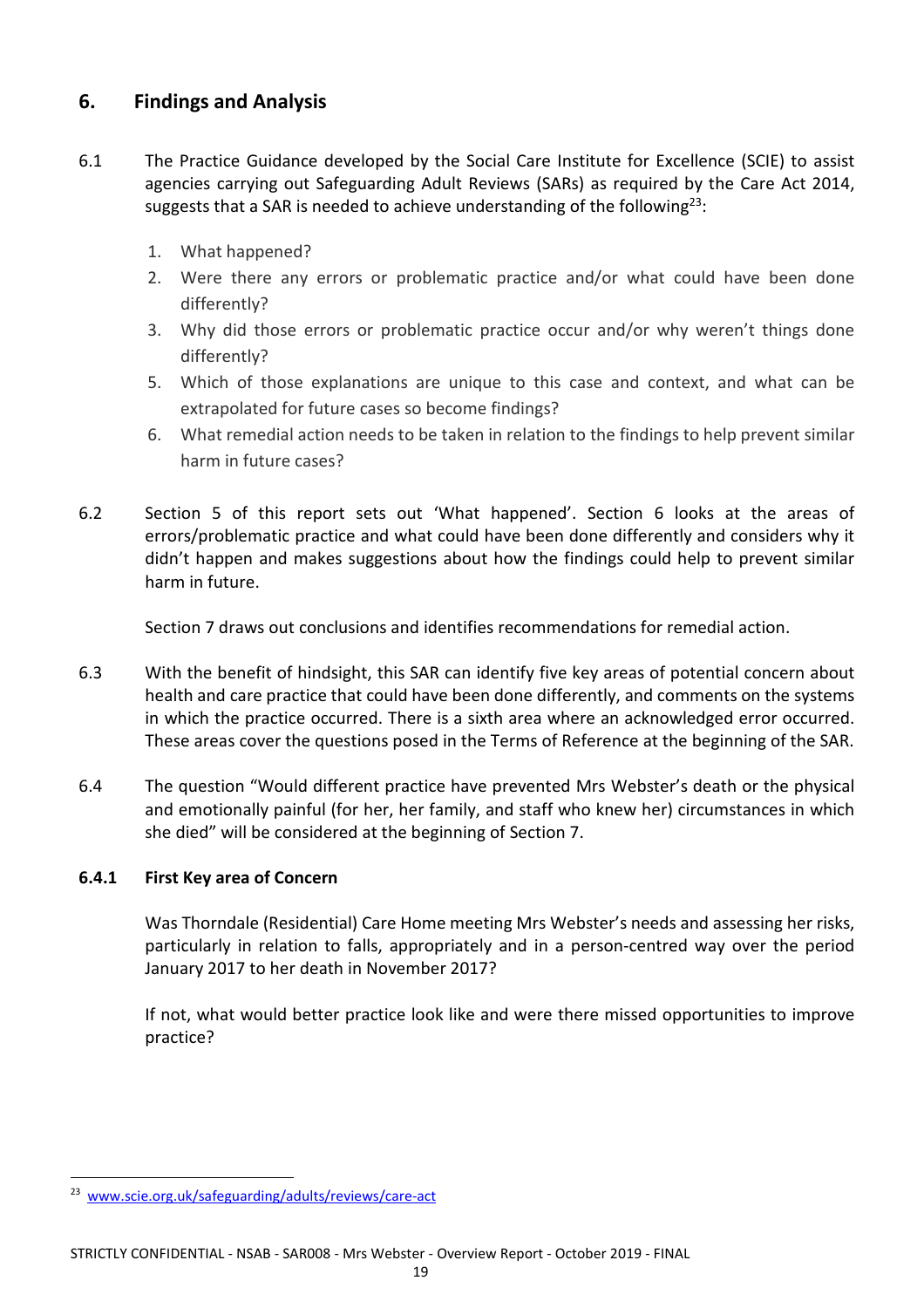- 6.4.2 The Thorndale IMR states that the number of falls recorded by staff in the last eleven months of Mrs Webster's life was 34; 24 resulted in no injuries; 3 required minor first aid on-site: and there were 5 where hospital treatment was sought for minor injuries and observation due to need for medication oversight. Mrs Webster did not require overnight hospital stays for falls until the 2 falls on  $10^{th}$  and  $11^{th}$  November 2017.
- 6.4.3 In the analysis section of the Thorndale IMR, a review of the timeline of the chronology put together for this SAR highlighted that the risk of falling was recognised. Assessment and support were sought from the GP practice and referrals were made to the NHFT Falls Service. Improvements, like the replacement of a wheeled Zimmer frame in mid-2017, and then, in October 2017, the purchase of a reverse-pressure alarm mat was made $^{24}$ . The purpose of the latter was to alert staff to enable a quicker response when Mrs Webster fell getting out of bed to go to the toilet or after becoming anxious and looking for company, however this did not prove helpful.
- 6.4.4 The Thorndale IMR also recognised that some things could have been done differently: internal care reviews were needed more regularly to highlight changes in Mrs Webster's needs, and introducing more assistive equipment earlier might have helped to manage the impact of her falls.
- 6.4.5 Review of the timeline also highlighted that Thorndale staff were not requesting Northamptonshire County Council (NCC), who commissioned and funded Mrs Webster's residence and care at Thorndale, to review/reassess her needs particularly in relation to the impact of her dementia, even though it was likely to be becoming more significant, nor were they evaluating the reasons for her frequent falls.
- 6.4.6 Thorndale sought GP advice regularly and specialist health referrals were made in discussion with her family and some assessments were being undertaken but no one arranged any all agency/multi-disciplinary review meetings.
- 6.4.7 Thorndale staff identified that 1:1 staffing for Mrs Webster might have gone some way to reduce/prevent her falls, but they said from experience they had no faith in getting a positive response from NCC to agree to that. It is of note that a referral for a review by NCC was identified as seeking more resources or a potential placement move rather than adopting a multi-disciplinary thinking/problem-solving approach. It was acknowledged that NCC was struggling to staff regular yearly care reviews and the one that was scheduled for Mrs Webster in April 2017 did not take place, though there is also no evidence that Thorndale staff contacted NCC about this.

<sup>24</sup> Use of technology to enhance safety in care homes https://www.sciencedirect.com/science/article/pii/S0020748917300949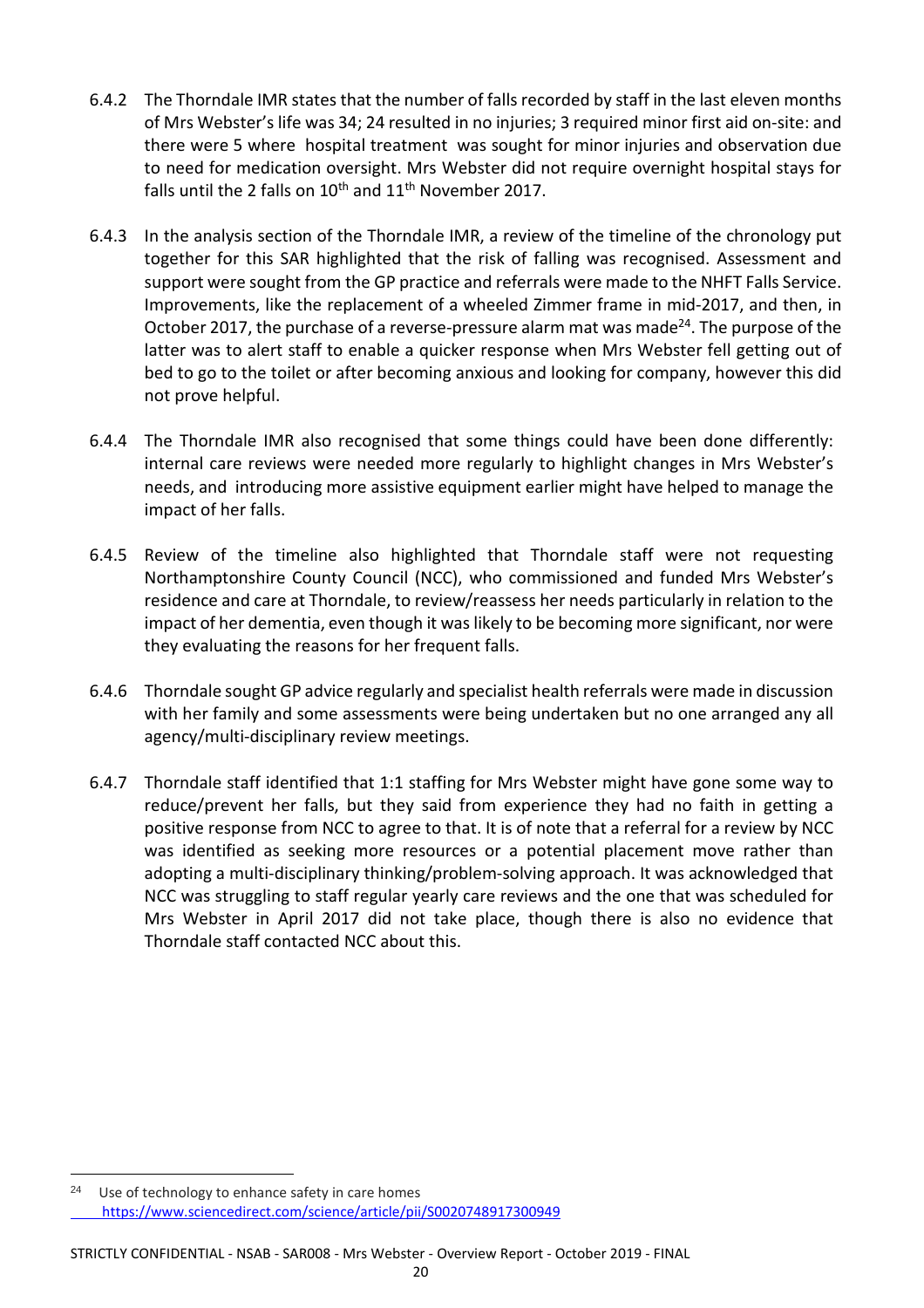- 6.4.8 It is clear that some good practice was taking place in mid-2017 to assess a number of Mrs Webster's specific health needs, but there was no holistic assessment. The referral to the Community Mental Health Team (CMHT) did not result in an assessment, seemingly because it was asking for specific advice relating to a potential prescription of a "mild sedative to help her sleep at night and therefore avoid falling". There was no mention in the referral of her having behavioural or psychological symptoms, though, from Thorndale records and from some of her hospital records, it would seem that there were other issues that could have benefitted from assessment by the Mental Health Team, such as agitation and distress on occasion and refusal to accept certain treatments.
- 6.4.9 There was no re-referral to the Mental Health Team, which may have been a missed opportunity, as assessment might have indicated the need for a more holistic review and greater consideration of her mental capacity, including the sort of decision-making areas where practitioners needed to be more aware that Best Interest decision-making might follow assessment of capacity.
- 6.4.10 Using a 'making safeguarding personal<sup>'25</sup> approach to Mrs Webster might have resulted in a more balanced assessment of her needs, risks *and* her wishes. Her family said she liked to walk; had walked everywhere until she was 80 years old; she liked privacy but also sought company/reassurance on occasion; she liked to do craft activities. Given that her daughters also had Lasting Power of Attorney for her Health and Welfare, it would also have provided an opportunity to discuss how she could be enabled to do things that she enjoyed but which might be risky, for example, walking regularly with planned support, while at the same time taking her safety needs into account.
- 6.4.11 One of Mrs Webster's family's key concerns on reading the draft of this Report was the consistent references to their mother's dementia. They believed she was sometimes forgetful, and, if unwell, could have periods of confusion, particularly if her vitamin B12 injections were delayed, but they would not describe her dementia as severe, and certainly not advanced as seen in some health reports. Their view was that her behaviour when in pain was put down to dementia when it was a normal reaction to pain. They described her as stubborn; had always been reluctant to take medicine, but she knew how many tablets she was taking and would always ask what they were for.
- 6.4.12 It is clear from Thorndale staff who attended the first Panel meeting that Mrs Webster was known by staff and they were concerned about her. Her daughter also spoke positively of some staff and that Mrs Webster liked them.

What is of concern is that Mrs Webster's voice does not come through in any of the IMRs. It is difficult to get a sense of her likes and dislikes even within the Thorndale IMR; how she wanted her care to be provided; what she thought about her frequent falls; how she liked to dress; what she liked to do; and what she liked to eat. It is probable that this is because the requirements of completion of IMRs tend to be problem-focused, where good practice is identified with compliance to policies and procedures, sometimes to the loss of hearing and recording the voice of the person. It is also acknowledged that staff in the hospitals would have had very little ongoing contact with Mrs Webster, and most contact would have been difficult as she was in pain.

.<br>-

#### STRICTLY CONFIDENTIAL - NSAB - SAR008 - Mrs Webster - Overview Report - October 2019 - FINAL

<sup>25</sup> Making Safeguarding Personal (MSP) Briefing on working with risk for Safeguarding Adults Boards www.local.gov.uk/briefing-working-risk-safeguarding-adults-boards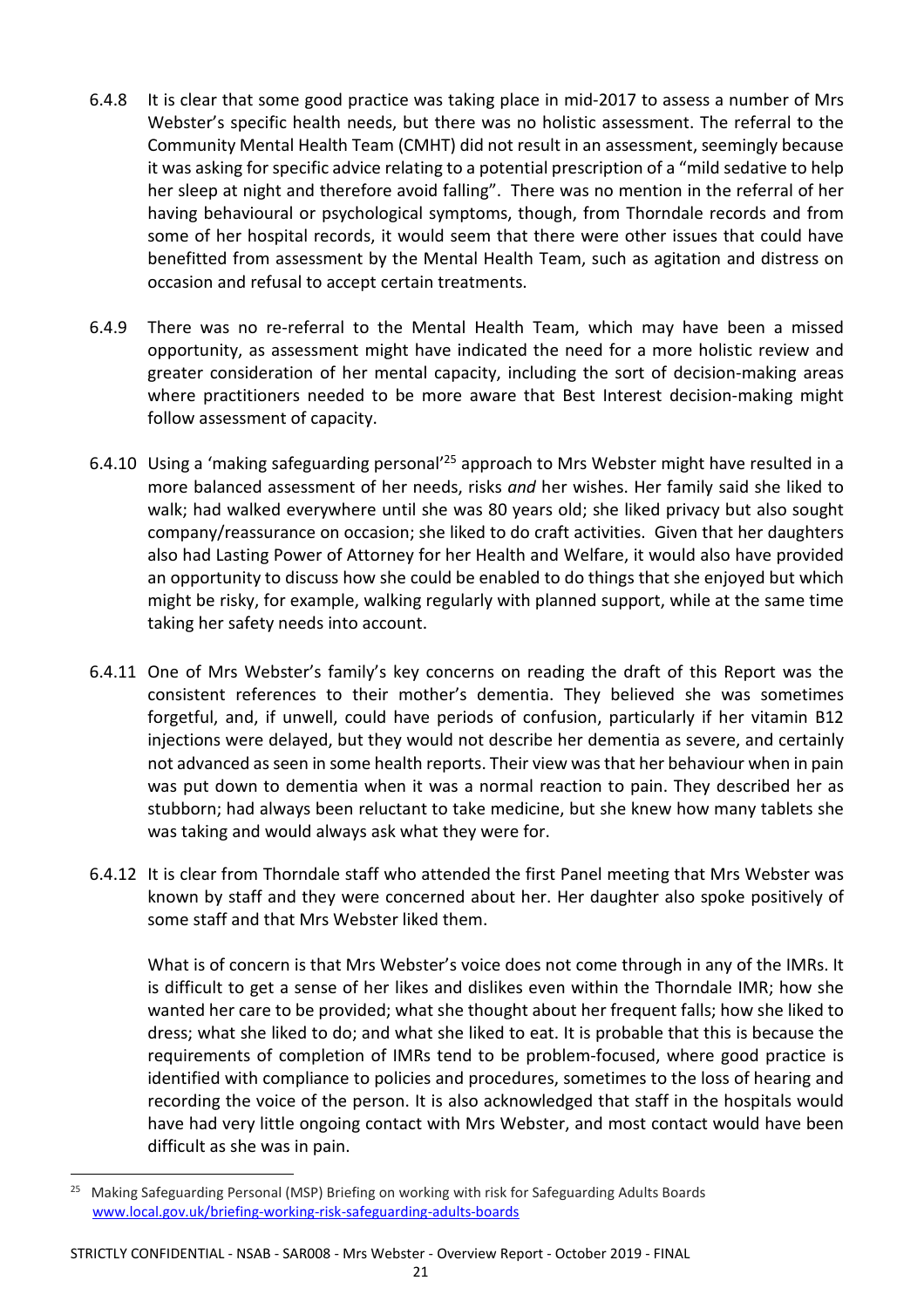- 6.4.13 It is also clear that risks to Mrs Webster's safety, such as fluctuating cognition, deteriorating eyesight, poor hearing, blood-pressure drops, as well as reduced mobility and frailty, warranted regular multi-practitioner assessment and interventions to mitigate the impact of those risks.
- 6.4.14 As the author of the IMR from NHFT Falls Service notes, "Falls are a symptom not a diagnosis and it is very difficult to mitigate all falls risks". Good personalised care needs to focus on enabling the person to undertake activities that are important to them in the least restrictive manner/environment. Such an approach needed a realistic and shared understanding of the potential risks, including involvement of her relatives and, where possible with Mrs Webster herself, to reach decisions that prioritised her emotional as well as physical wellbeing.
- 6.4.15 Mrs Webster's family were regular and attentive visitors. Her brother visited her frequently, sometimes daily. The family were involved with her medical oversight, and attended medical appointments with her, including the Falls Assessment appointment.
- 6.4.16 In April 2016, whilst there were some concerns raised in a letter to Thorndale (Residential) Care Home from Mrs Webster's elder daughter about staffing and cleanliness, the letter concluded that, "*The quality of the food, entertainment and staff personnel are very good and we couldn't have wished for a nicer place for her to live in her later years. I know and my uncle does that mum is very happy at Thorndale*". The tone of this letter and the discussion I (author of this SAR report) had with family members demonstrates their focus was on their mother's happiness, whilst appropriately raising issues of care standards.
- 6.4.17 In the Spring/Summer of 2017, there is evidence from Mrs Webster's family that they had raised some concerns with Thorndale, again relating to cleanliness and staffing levels (however there is no record of this at Thorndale or within the corporate data base system). Internal audits also did not raise cleanliness and staffing levels as an issue.
- 6.4.18 The family's concerns would have been an opportunity for all to share views on risk-taking and maintaining her general wellbeing. It would have been good practice and might have led to different outcomes for their mother in that other supports, technological and human, could have been considered.
- 6.4.19 On 19th September 2017, Mrs Webster's elder daughter did attend one of the regular relatives' meetings organised by Thorndale and raised issues about staffing/laundry/cleaning and entertainment. She said she had asked for minutes from the meeting but never received them. She had not been able to attend many of those meetings due to her work commitments but said she asked for but never received any minutes.
- 6.4.20 On 30th September 2017, Mrs Webster's daughter visited Thorndale at 11.30. She described, "staffing at its worst...mum dressed but no breakfast...I helped give dinners out to other residents...only 2 staff on floor/care bells ringing". She described the senior staff member on duty as making phone calls to try to get a more senior staff member to attend.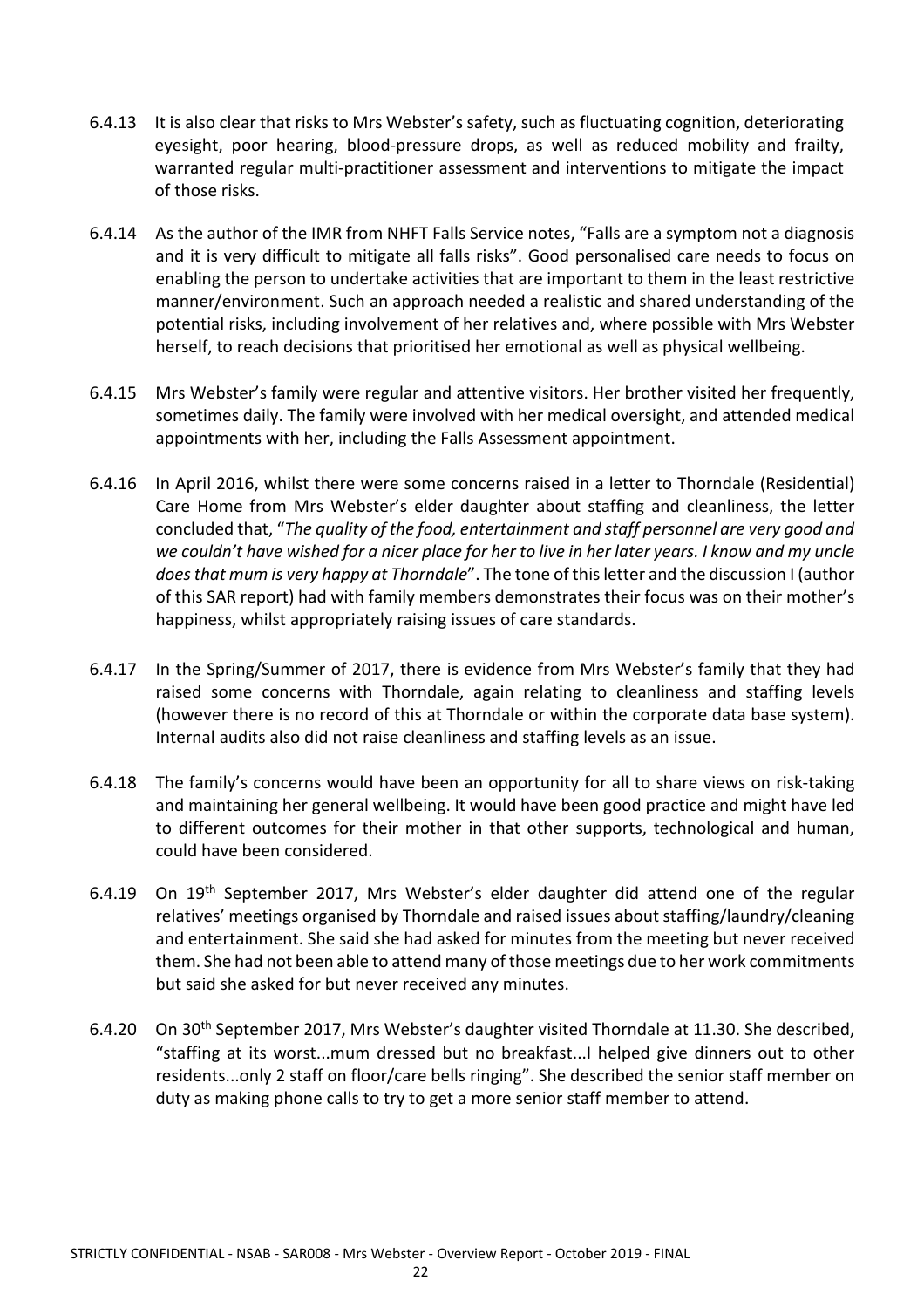- 6.4.21 Mrs Webster's daughter followed up the concerns she had from the 30<sup>th</sup> by visiting Thorndale on 2<sup>nd</sup> October. She said that she spoke to the Assistant Care Manager about a number of matters, including appropriate menus and cleaning, and also asking whether her mother had been given her vitamin B12 injection<sup>26</sup> and being concerned that no one could answer her question. The family experienced their mother being less confused following her injections, and had shared concerns with the GP that they were not being given frequently enough. She also raised concerns that they were not contacted about her mother's falls, and began to have increasing concerns about how her needs were being met.
- 6.4.22 This was another opportunity where there could have been a broader discussion and arrangements made for a review of Mrs Webster's overall increasing needs, and whether Thorndale could still safely meet those needs.

## **6.5 Second Key area of Concern: External oversight of Mrs Webster's direct care and of the quality and regulatory/contract compliance of Thorndale (Residential) Care Home**

- 6.5.1 Why was NCC not fulfilling its own requirement to carry out person-centred case reviews of Mrs Webster in her residential placement? A scheduled review in July 2017 hadn't been carried out. Why was there no direct contractual oversight of Thorndale? What would better practice look like and were there missed opportunities to improve practice?
- 6.5.2 There was some good practice in external oversight of Mrs Webster's health needs through her GP Practice/GPs and Practice Nurse and other health professionals involved in assessments and health interventions, including from KGH staff. She was monitored by the Practice on a 'Review of admission avoidance plan' (RAAP) in which the practice safeguarding administrator and GP reviewed her records regularly and updated their understanding of her condition, noting any changes needed to avoid hospital admission.
- 6.5.3 However, there was only one contact from NCC Adult Social Care service during the 2 years Mrs Webster lived at Thorndale. NCC's Older People's Team provided the IMR for this SAR in relation to reviewing her needs and the appropriateness of her care at Thorndale. However, neither that team, nor any other NCC social care team, had any contact with her or her family from April 2016.
- 6.5.4 Mrs Webster had moved to Thorndale on  $11<sup>th</sup>$  September 2015. This followed a reassessment of her needs after a fall at home that led to a hospital admission. She had been receiving support from her family and contracted domiciliary care staff. Her care/placement at Thorndale was reviewed by NCC on  $6<sup>th</sup>$  April 2016. Her daughter was involved in the review and reported that her mother was happy and Thorndale was meeting her needs.

<sup>&</sup>lt;sup>26</sup> Information on B12 deficiency can be found at: www.nice.org.uk/advice/mib40/chapter/introduction One of the symptoms of deficiency is memory loss and some studies have identified 20% of people over 80 may have vitamin B12 deficiency.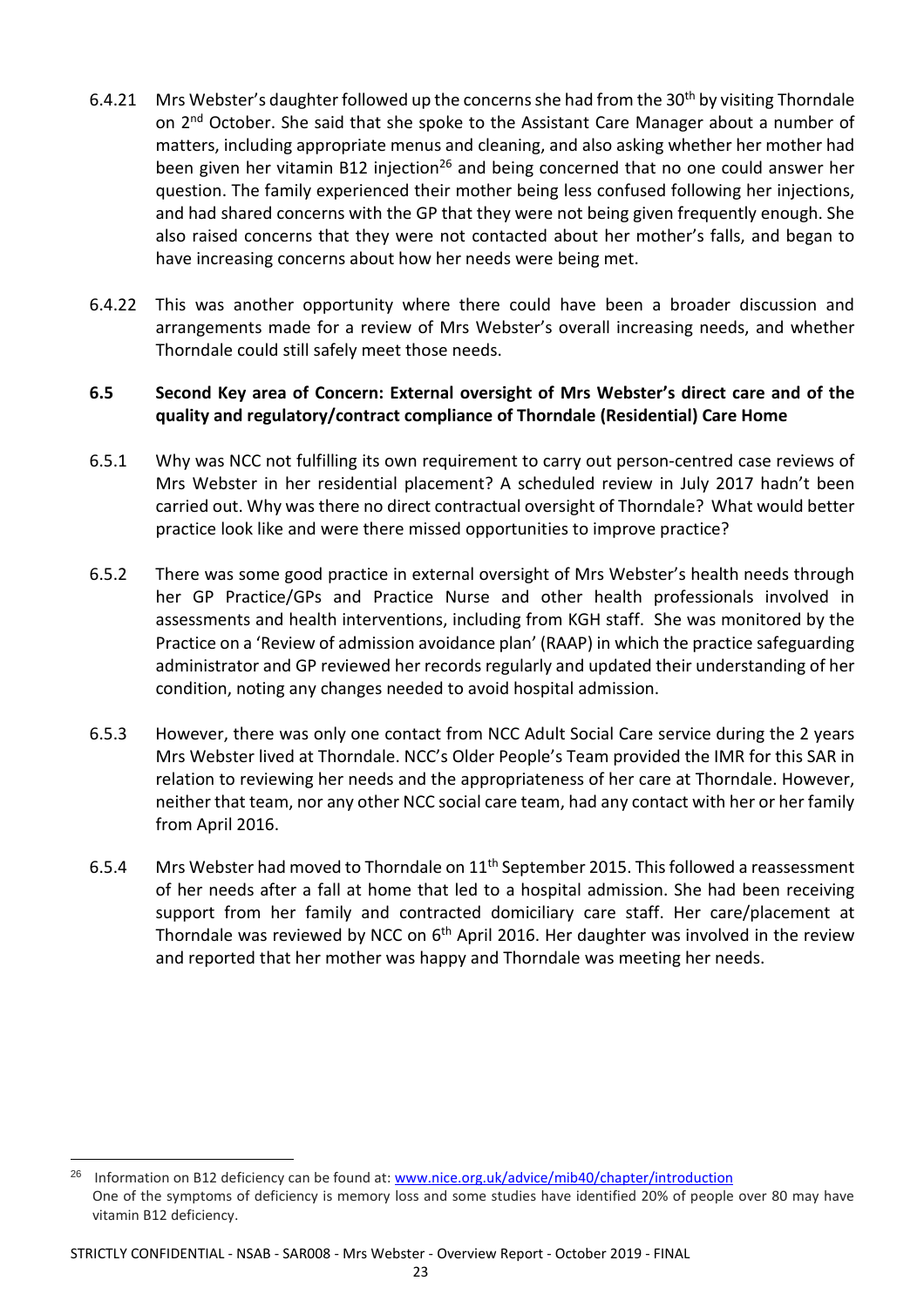- 6.5.5 NCC Adult Social Care policy is to review commissioned/funded care placements annually and records indicate that the Central Review Team had responsibility to undertake the annual review on 25th April 2017, but this did not take place. NCC had reorganised teams and responsibilities to cope with increasing demand, and a large number of cases for review were unallocated. The SAR Panel was informed that this situation remained the same at the time of the SAR although temporary staff had been/were being recruited to deal with the backlog of reviews.
- 6.5.6 It is of note that Mrs Webster's daughter was expressing concern in April 2017 about 'slipping' standards at Thorndale. NCC's Older People's Team IMR author rightly identifies that, if the scheduled review had taken place, these concerns could have been considered by a multidisciplinary team at the same time as looking at the number and significance of Mrs Webster's falls.
- 6.5.7 Care Homes themselves are subject to scrutiny from a number of organisations, some on a planned basis, for example, commissioning/contract monitoring/quality departments of local authorities and from the Care Quality Commission; and from others like the Health and Safety Executive (HSE), on a more incident notification basis.
- 6.5.8 The SAR Panel were made aware from an early draft IMR by the NCC Quality Team that scrutiny, by way of direct contract monitoring of the quality of care at Thorndale, was not being carried out by NCC. The last monitoring visit by that team to Thorndale had been undertaken on the 19<sup>th</sup> of June 2015 following a Notification of Concern. The SAR Panel expressed some concerns about this and asked for further information.
- 6.5.9 A final version of the IMR of the Quality Team stated that, "NCC has a number of different contracts with Providers for the delivery of care and support. All of the contracts have terms and conditions that specify the requirement for quality monitoring. Quality Monitoring for all Providers is completed using the same process with the exception of the Shaw Private Finance Initiative (PFI) and Public-Private Partnerships (PPP) contract. Thorndale (Residential) Care Home comes under the Shaw Healthcare (De Montfort Ltd.) PPP contract".
- 6.5.10 On 9th October 2017, (see section 4.22/4.23 for more detail) a Notification of Concern was received anonymously by the Quality Team about staffing levels at Thorndale but no visit was made to check out concerns.
- 6.5.11 On  $15<sup>th</sup>$  November 2017, however, the Quality Team did visit Thorndale in response to a concern raised by a detective constable, who had visited Thorndale as part of the police investigation carried out following Mrs Webster's injuries and hospital admissions from  $10<sup>th</sup>$ to 13<sup>th</sup> of November. By 15<sup>th</sup> November the nature of her puncture wound, originally reported as a potential 'stabbing' injury, had been clarified as resulting from a fall, but Thorndale's quality of safe care was still under scrutiny. Mrs Webster had been re-admitted to KGH at this date and the Quality Team had no contact with her or her family.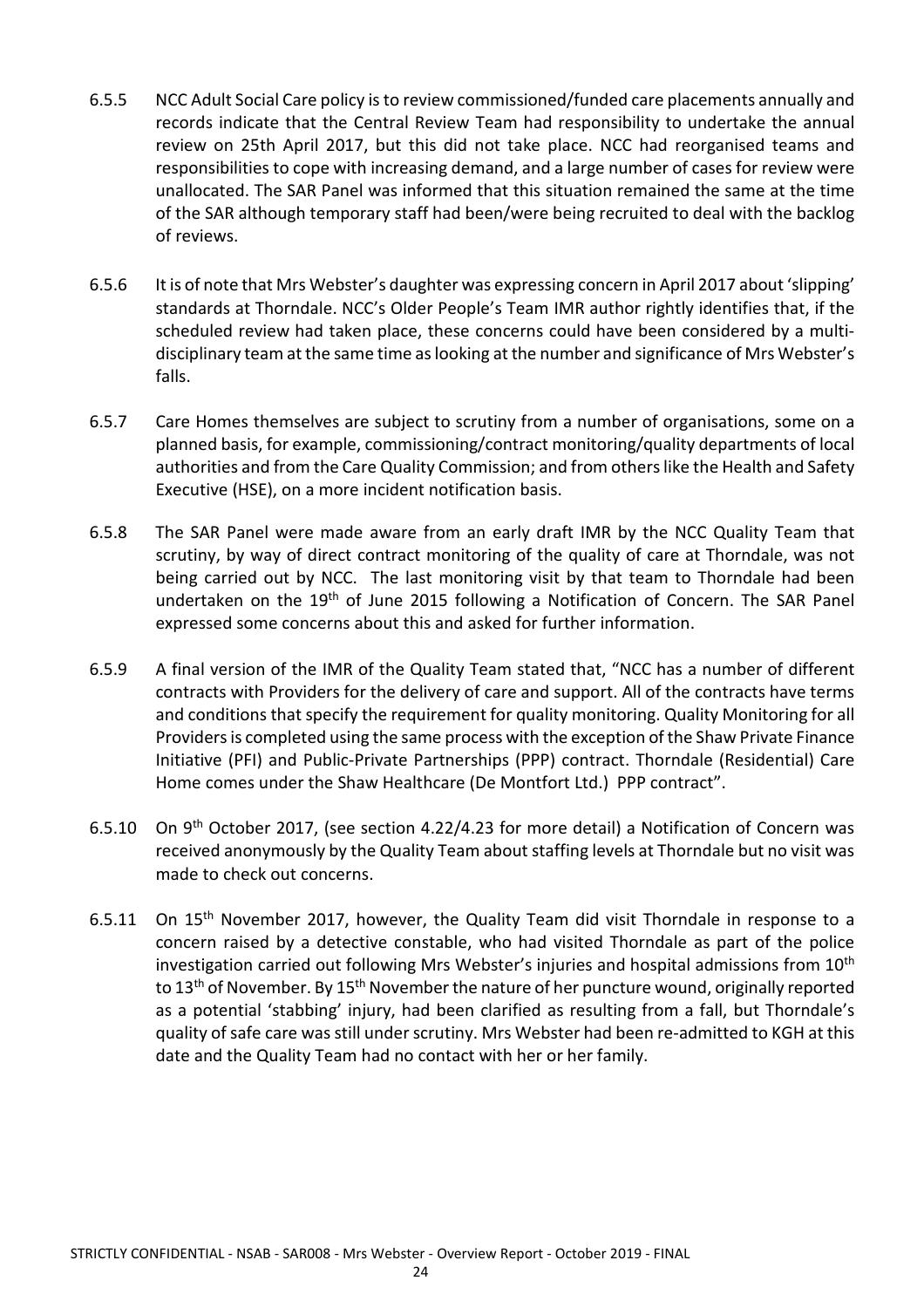- 6.5.12 The areas the Quality Team's Contract Monitoring Officer (CMO) looked at during their November visit were to identify if Thorndale was able to meet the needs of residents, and to identify if there was adequate staffing levels. During this visit, Thorndale managers identified five residents whose needs had changed/increased and for whom they could no longer meet all their needs, and alternative placements needed to be sourced. Referrals had been made to NCC Care Management and Brokerage staff and alternative placements were being sought. The Registered Manager advised that no residents were at immediate risk and that they were working with other professionals to ensure that needs were being met in the interim. No concerns about staffing levels were noted.
- 6.5.13 It is difficult to judge what impact the lack of direct contract monitoring by NCC's Quality Team might have had on any care quality issues, particularly in relation to staffing levels at Thorndale. Shaw Healthcare (De Montfort Ltd.), the parent company for Thorndale, reported to the SAR Panel that staff vacancy rates were around 5%; which is less than the average of 8% found in a 2018 survey of residential care homes by the organisation, 'Skills for Care".<sup>27</sup>
- 6.5.14 As part of the Shaw Healthcare (De Montfort Ltd.) contract with NCC, Thorndale was subject to internal monitoring by the parent company, which was required to submit regular monitoring information to NCC. However, the Quality Team IMR author identified that, "The standards, which we are expected to monitor against (with Shaw Healthcare), have not changed throughout the terms of the (NCC) contract in line with changes to associated regulations and standards."
- 6.5.15 As well as issues of potential unequal treatment of providers, the Quality Team were concerned that the absence of on-site monitoring by NCC Quality staff was a potential risk. An earlier scheduled visit to Thorndale might have identified risks in relation to falls and growing concerns amongst Thorndale staff themselves about their capacity to meet some residents' needs, particularly at a time when other safeguards like regular social care reviews of individuals were not being routinely undertaken.
- 6.5.16 The regulatory body for care homes for adults, Care Quality Commission (CQC), did carry out an unannounced inspection at Thorndale on 4<sup>th</sup> April 2017. The findings were that Thorndale was rated as 'Good' overall and within the 5 key domains inspected: Is the service safe? Is the service effective? Is the service caring? Is the service responsive? Is the service well-led?
- 6.5.17 The April CQC report notes that, "People received care from staff that knew them well and were kind, compassionate and respectful...needs were assessed prior to coming to the home and individual care plans were in place and reviewed regularly...staff understood the need to undertake specific assessments where people lacked capacity to consent to their care and/or their day to day routines…people's health care and nutritional needs were carefully considered and relevant health care professionals were appropriately involved...staff understood their responsibilities to safeguard people and knew how to respond if they had any concerns...there were sufficient staff to meet the needs of the people...staffing levels were kept under review to ensure that people's needs were met in timely way...people had access to a healthy balanced diet...staff knew people well and there was an activities programme which took into account people's individual and group interests"(extracts from CQC Report – see footnote 4 to access full CQC Report under section 3 of this report)*.*

-

<sup>27</sup> www.skillsforcare.org.uk/NMDS-SC-intelligence/Workforce-intelligence/publications/The-state-of-the-adult-social-caresector-and-workforce-in-England.aspx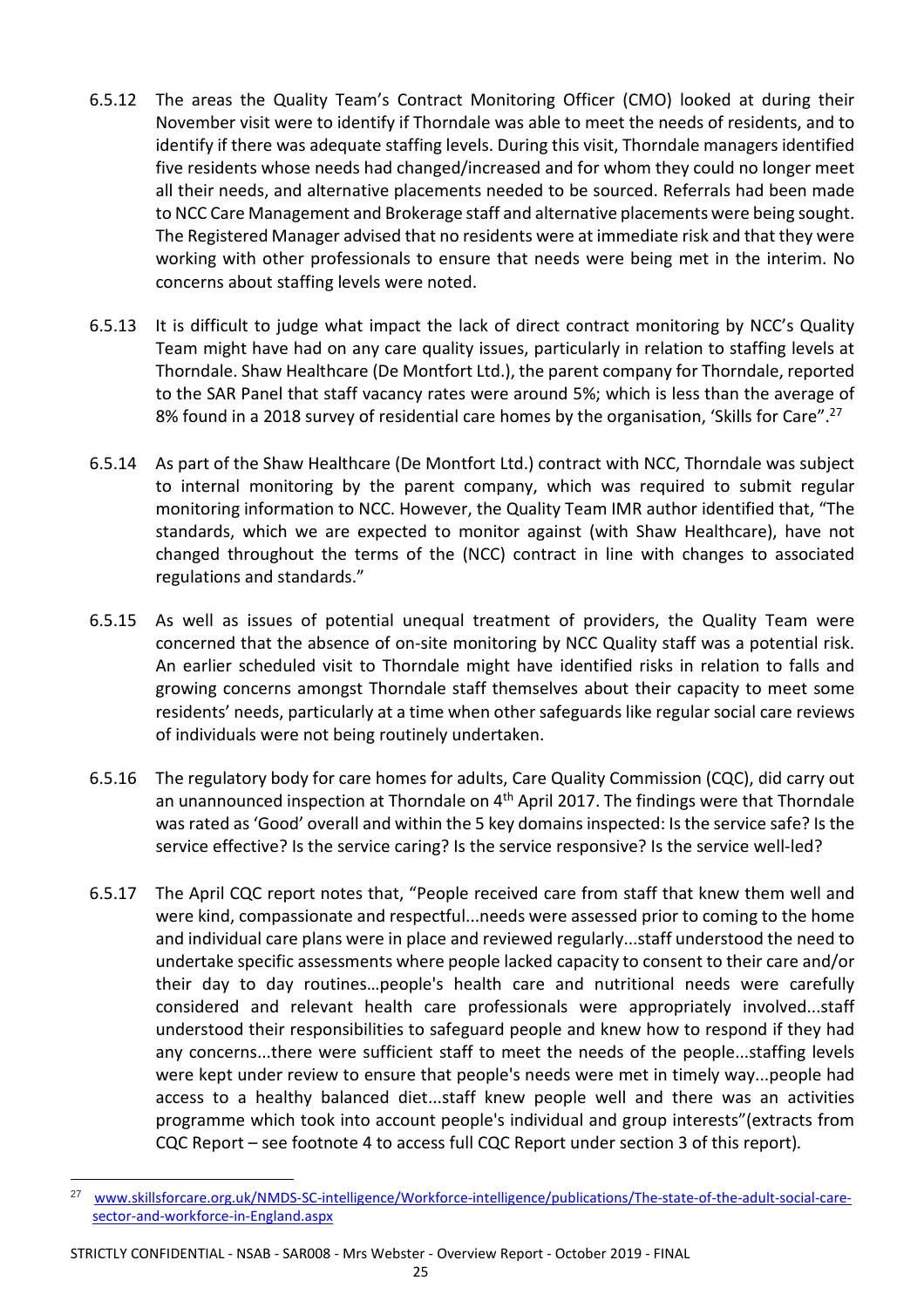Nothing is noted as being raised about concerns over levels of dependency of some residents.

- 6.5.18 Whilst there is some public scepticism that findings from CQC inspections are only valid on the day(s) of the inspection, there is substantial routine monitoring of data provided by residential homes and also from other organisations and particularly prior to inspections. This was an unannounced inspection, which meant any findings would be more authentic than a notified inspection, which is the practice for CQC's NHS inspections, but it also meant that Thorndale was unable to give notice to relatives and arrange for them to meet with the inspectors unless the relative was in the home on that day.
- 6.5.19 It is of note, from information provided by Thorndale, that 1 manager left in July 2017 after 4 years in post but a new service manager was appointed immediately and was still in post at the time of Mrs Webster's death. The activity-organiser member of staff left in May 2017 after 6+ years in post and a new person was appointed just two months later on  $31<sup>st</sup>$  July 2017, though the family said he could not take up his post for another two months. Whilst this demonstrates that Thorndale was taking appropriate measures to recruit staff, the experience of Mrs Webster's elder daughter was that there were significant gaps during Spring/Summer of 2017. More significantly for her mother and her family, was that people known and generally trusted by them were no longer in post and new relationships can take time to build up.
- 6.5.20 The Shaw Healthcare (De Montfort Ltd.) website identifies 6 other residential homes in the Northamptonshire and adjacent areas. All those homes, except for 1, where there is a very recent CQC judgement of 'Requires Improvement', have 'Good' judgements, though inspections of 3 of those homes took place more than 2 years ago.
- 6.5.21 There are some areas described in this second Key Area of Concern where different practice could have made a difference to the quality of Mrs Webster's and her family's experience in the last months of her life. The lack of a person-centred holistic review, and placement monitoring and scrutiny are concerning. If a NCC social care led review had taken place, there might have been an opportunity to take multi-agency stock of the impact of frequent falls on Mrs Webster, identify a lead professional to bring others together to look in depth at her capacity with others including her family (the structure for this already seemed to exist in the GP Practice), give greater attention to what Mrs Webster's daughter was observing, and to consider the advantages and risks of different care or moving to a dementia-specific care home. National evidence, however, would suggest that moving placements wouldn't prevent or reduce falling and would be likely to cause distress for someone already experiencing general disorientation.
- 6.5.22 No regulatory evidence has been provided that would suggest Thorndale wasn't regarded as a 'Good' residential home, and, until the events in November 2017, Thorndale wasn't on any agency's concern 'radar'. There are some concerns highlighted during this SAR process that it was trying to support some residents beyond its capacity to do so safely. This was partly influenced by the publicly acknowledged difficulties being experienced by NCC to meet demand/afford to provide quality assessment, review and monitoring services.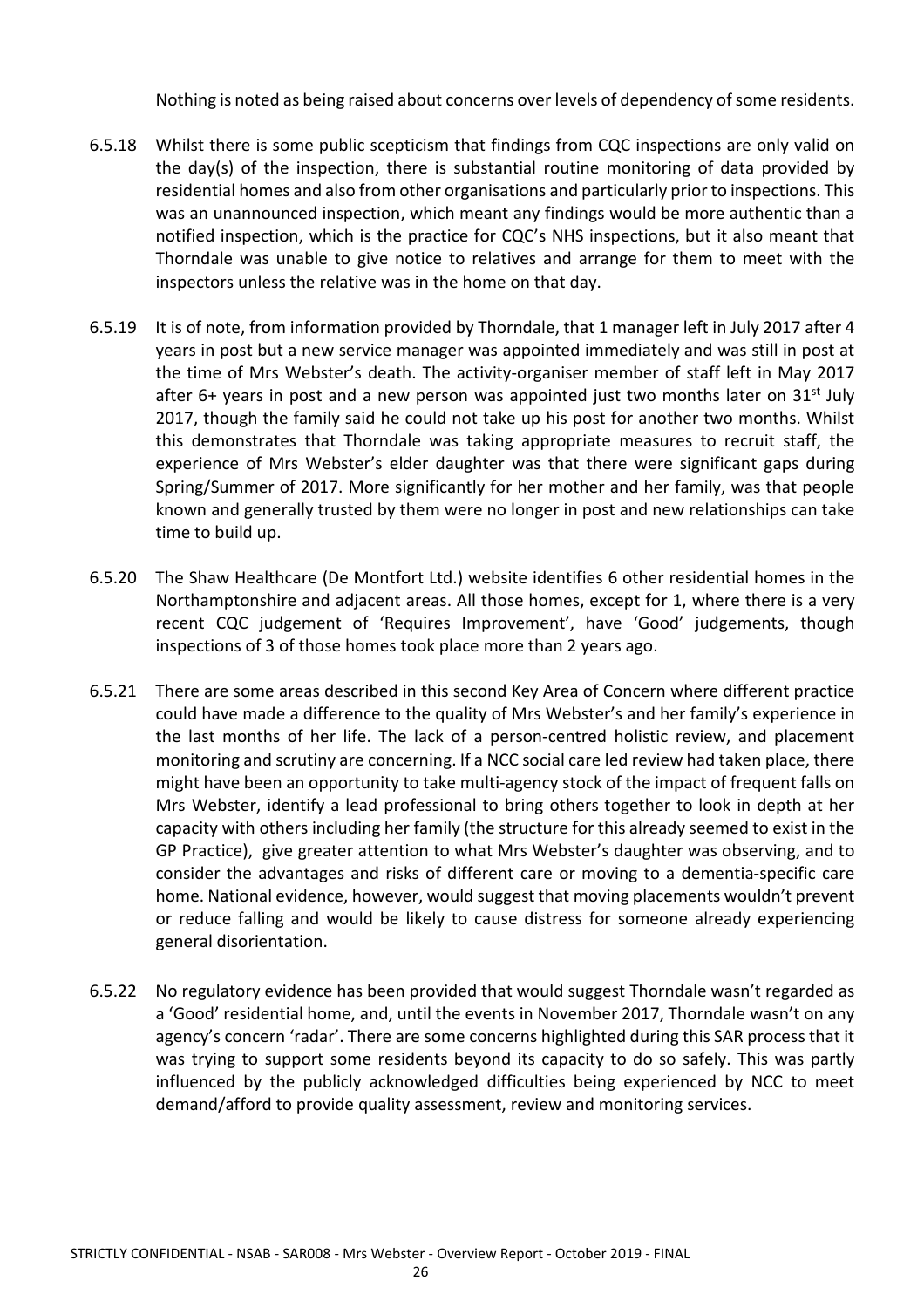## **6.6 Third Key Area of Concern: Safeguarding**

- 6.6.1 Why were staff involved with Mrs Webster, including GPs, KGH, NHFT, NGH, and Thorndale, not raising safeguarding concerns, given the number of falls she was experiencing? What would better practice look like and were there missed opportunities to improve practice?
- 6.6.2 NCC's Safeguarding Adult Team had no direct involvement with Mrs Webster prior to events following her hospital admission on  $10<sup>th</sup>$  November 2017. There was a Safeguarding Section 42 Enquiry following a Safeguarding Notification in 29.12.16. This was made by Thorndale staff stating Mrs Webster had returned to Thorndale from KGH with a grade **2** pressure ulcer<sup>28</sup> to her right heel. This was treated as an alert by the Safeguarding Team due to the low level grade of pressure sore, and no investigation was carried out. The Safeguarding Team IMR author had concerns that her mental capacity had not been appropriately considered during this Section 42 Enquiry.
- 6.6.3 During the period  $1^{st}$  January 2017 to  $10^{th}$  November 2017, there were no referrals to the NCC Safeguarding Team in relation to Mrs Webster from any organisation. Thorndale report that she had 34 falls during that period; 5 required an A&E hospital visit, but only 2 during 10- 12th November required an overnight hospital stay. None of the falls up to 10<sup>th</sup> November led to a safeguarding referral.
- 6.6.4 The key questions are, what sort of falls should be reported to safeguarding and how many falls should provide a trigger that prompts an organisation, not only to reflect that "We need to do something different as we are not keeping this resident safe", but also to decide that, "We need to report these falls/frequency of falls to NCC Safeguarding Team"?
- 6.6.5 Thorndale staff referred Mrs Webster to the NHFT Falls Clinic. Assessments were carried out, advice was given to the Care Home, and assistive equipment was recommended and was provided by the Care Home. She continued to fall, but as before, most of her falls did not result in injury. Given that was the case, it is possible to speculate that Thorndale staff and health staff regarded her falling as 'normal' for her but not dangerous, and developed a level of tolerance.
- 6.6.6 Her family were raising general standards of care concerns in April 2017 and September/October 2017, though this did not specifically include concerns about particular falls. Her elder daughter did, however, express concerns that the family were not being informed each time a fall took place unless there was a visit to hospital needed.
- 6.6.7 Between  $10^{th}$  and  $15^{th}$  November, a number of safeguarding notifications were made, initially by EMAS who were concerned about the 'stabbing' wound to Mrs Webster's back, and then from Thorndale because of her unsafe discharge from NGH. NGH also sent a notification because they became aware that they had not received correct scans from KGH so they were not aware of the risks to Mrs Webster, when she was sent to them, and when they discharged her to Thorndale.

STRICTLY CONFIDENTIAL - NSAB - SAR008 - Mrs Webster - Overview Report - October 2019 - FINAL

<sup>28</sup> At **stage 2 pressure ulcer**, the skin breaks open, wears away, or forms an **ulcer**, which is usually tender and painful.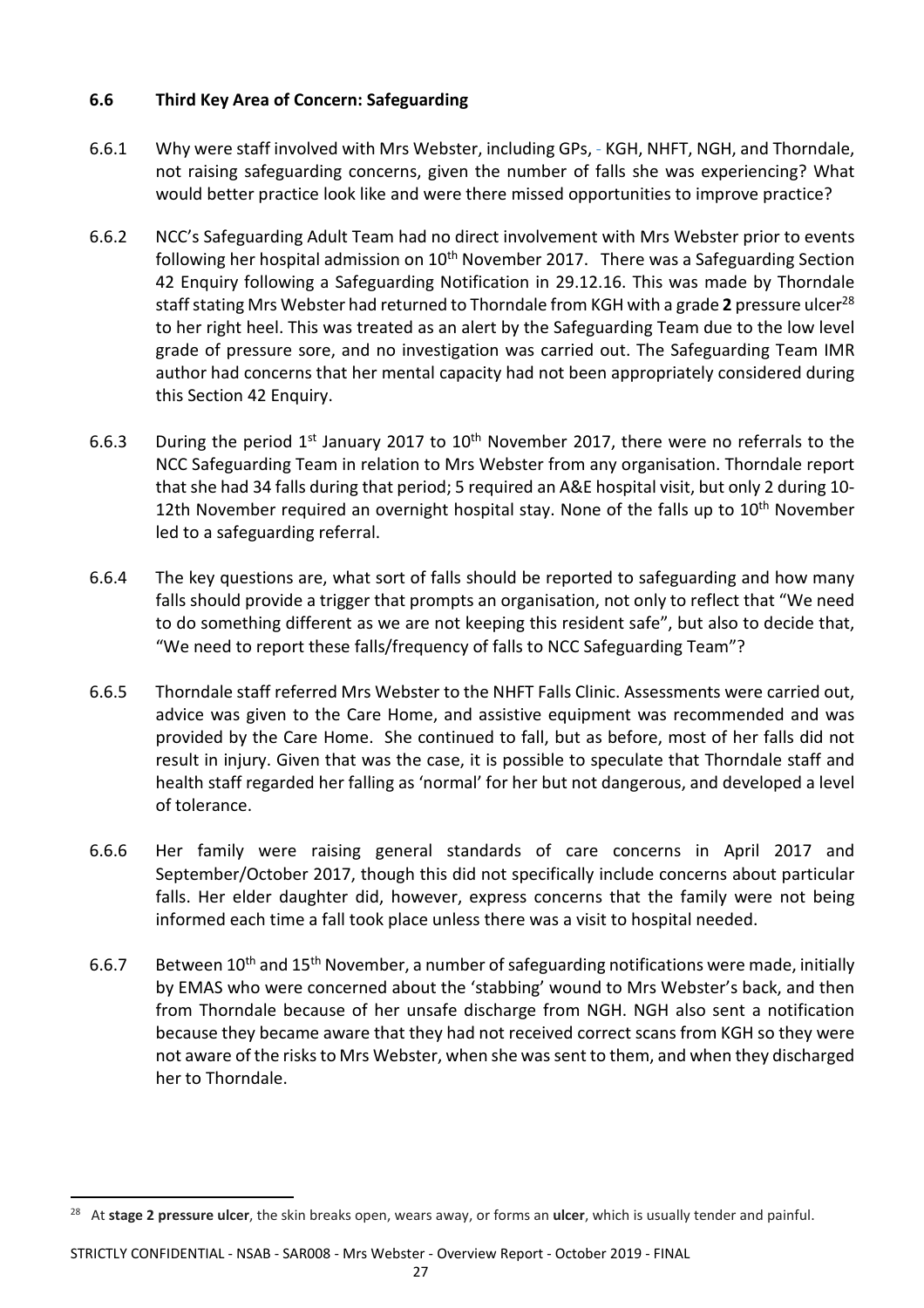6.6.8 Whilst Thorndale was notifying adverse incident reports about Mrs Webster's falls to CQC, these were not identified as being of a level of injury/harm to require a Section 42 enquiry until mid-November 2017. It is not entirely clear what an earlier investigation might have achieved but better practice would have been to involve an external professional, like a member of the NCC Safeguarding Team, who might have identified that her need for safety was not being fully met and made a direct referral for the delayed care-management review to be undertaken.

## **6.7 Fourth Key Area of Concern: Family involvement in multi-disciplinary discussions/ meetings**

- 6.7.1 Why did no agency organise a multi-disciplinary professionals' meeting involving Mrs Webster's family following one of her attendances at A&E?
- 6.7.2 Some of the responses to previous areas of concern in this Report cover the apparent missed opportunities of more formal family involvement. Thorndale described their relationship with Mrs Webster's family as positive and mutually supportive, and expressed some surprise that her elder daughter expressed concerns about what she saw as deteriorating practice.
- 6.7.3 Mrs Webster's daughter attended KGH hospital with her mother on a number of occasions over the years, including on 11th November following the fall that resulted in the facial injury. She was unable to accompany her to NGH but had contact with a member of staff on 12<sup>th</sup> November when NGH were planning to discharge her mother. She expressed her concerns about Thorndale's ability to care for her, particularly given the events of  $10<sup>th</sup>$  and  $11<sup>th</sup>$ , but was advised to discuss them with Thorndale staff, who had previously agreed Mrs Webster could return there. Given that she had experienced 1 fall that resulted in an unexplained injury (puncture wound to her spine) and 1 fall resulting in a serious injury to her face in less than 36 hours, it might have been prudent for discussions to take place about whether Thorndale was the right place for her. It would have also saved her another ambulance journey without the safety equipment for her (at that point) undiagnosed spinal injury.
- 6.7.4 Frequent falling of older people in their own homes is one of the key reasons why concerned relatives consider residential care. What isn't always recognised is that the move to unfamiliar surroundings and often longish corridors and shared eating areas can increase incidences of falling, particularly for people who have dementia and/or sensory impairments. Whilst the lower risk of not being found quickly after a fall is one of the positive features of care home living, serious injuries from falls still occur. The person and relatives need to be made aware of this and that more staff might mitigate but can't eliminate the risk.
- 6.7.5 On the basis of evidence from this single Review, it is difficult to conclude how unusual Mrs Webster was in terms of the number of her falls, but she was identified by her GP practice as being at high risk of hospital admissions (not just from falls). Her admissions to hospital following falls were comparatively few compared to the number of falls recorded by Thorndale, but it was clear that records identified her as a patient 'at risk' of falls' and greater professional curiosity resulting in an alert to NCC Safeguarding team, would have provided a multi-disciplinary arena to share and weigh information. It is to be noted that Thorndale were not raising issues about receiving Mrs Webster back from hospital, except on one occasion when there was an infection outbreak in the Home.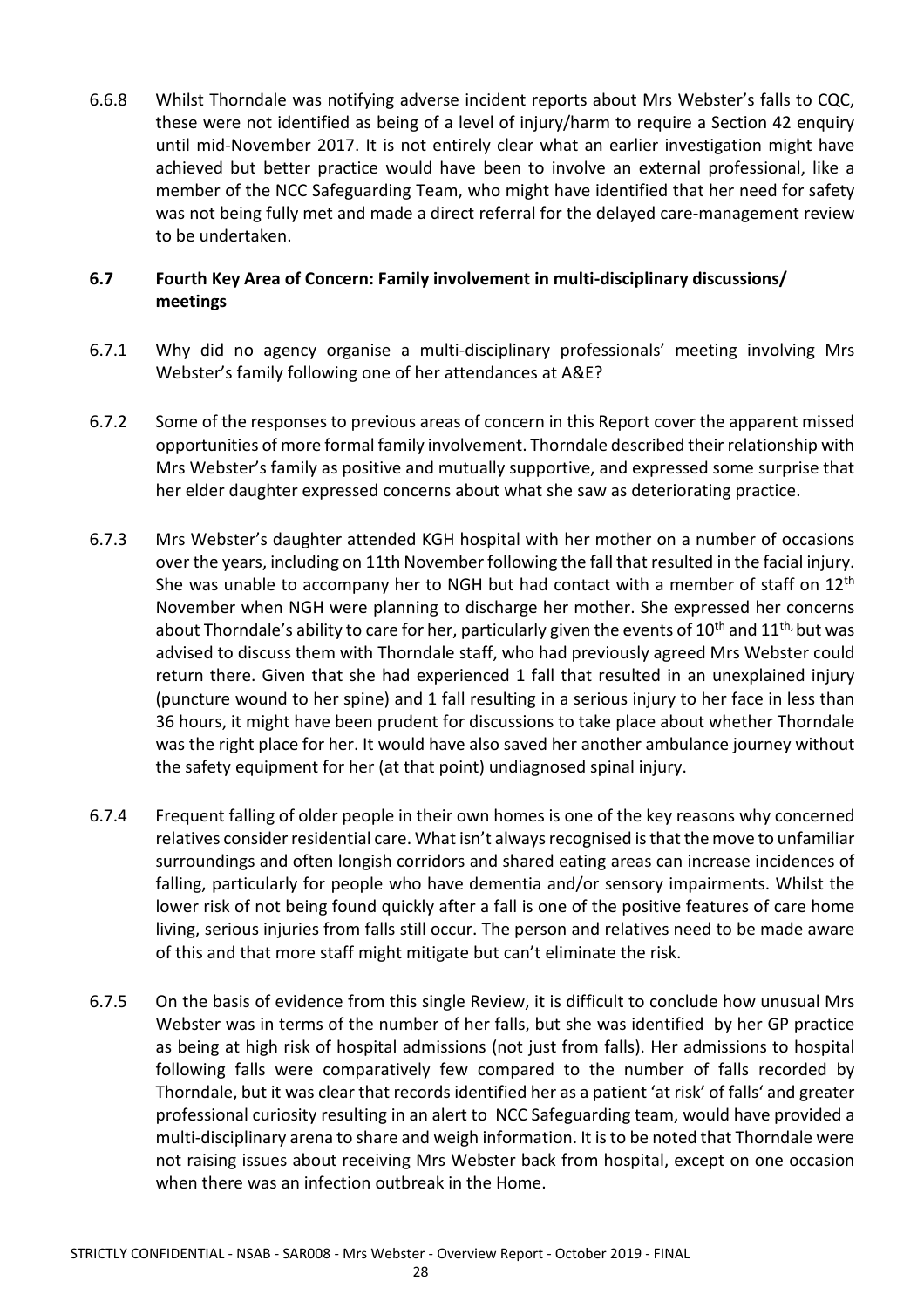6.7.6 Following Mrs Webster's return to KGH and discovery of the seriousness of her spinal injury, her family were more involved in meetings and were party to end-of-life/palliative care discussions, but they expressed concerns to me (the author) over the lack of communication about the reasons the spinal injury wasn't detected and also that they felt 'not listened to'.

## **6.8 Fifth Key Area of Concern: Mental Capacity Assessment (MCA) and Best Interest Assessment decision making**

- 6.8.1 There is very little evidence collated by IMR authors that any agency *recorded* Mental Capacity Assessments (MCA) and subsequent Best Interest Assessments to support Mrs Webster's decision-making and that of professionals involved with her. Given that there are a number of examples where she was distressed/non-compliant when health, care, and safety interventions were seen to be necessary, why is there such little recording?
- 6.8.2 It is of note that Mrs Webster's elder daughter had lead responsibility for Lasting Power of Attorney (LPA)<sup>29</sup> for her mother's Health and Welfare and should have been involved in any Best Interest Decision making on occasions when she mother was assessed as lacking capacity to make her own decision.
- 6.8.3 The IMR from NHFT reviewed their contacts with Mrs Webster across a number of services and noted that, "assessment previous to the time boundaries of this (SAR) report she appeared to have mental capacity with regards to various areas of her care".

As her mental health deteriorated, it was documented that she did not have mental capacity to consent to skin assessments and provision of equipment. However, there was no evidence of a formal mental capacity assessment to be found in her clinical records to support this conclusion. Similarly, no Best Interest discussions were documented relating to how her care and risks should be managed.

- 6.8.4 There appear to be no recorded mental capacity assessments in the IMR of the GP Practice, though there was very regular contact with/about her, and knowledge that she sometimes refused treatment.
- 6.8.5 The KGH IMR describes the issue of mental capacity to have "been a challenging area to gain clarity on". The IMR author concluded that, "whilst issues of consent to treatment were considered and attempts made to assess Mrs Webster's capacity to make decisions and consent in almost all cases these assessments lacked rigour and were not transparent. There is inadequate consideration of best interests or acknowledgement that there was a registered Lasting Power of Attorney (LPA) for Health and Welfare and what role they have in decisions regarding care and treatment. Whilst there is evidence of family involvement it is not acknowledged that this was as a LPA".

<sup>29</sup> www.gov.uk/government/publications/make-a-lasting-power-of-attorney

STRICTLY CONFIDENTIAL - NSAB - SAR008 - Mrs Webster - Overview Report - October 2019 - FINAL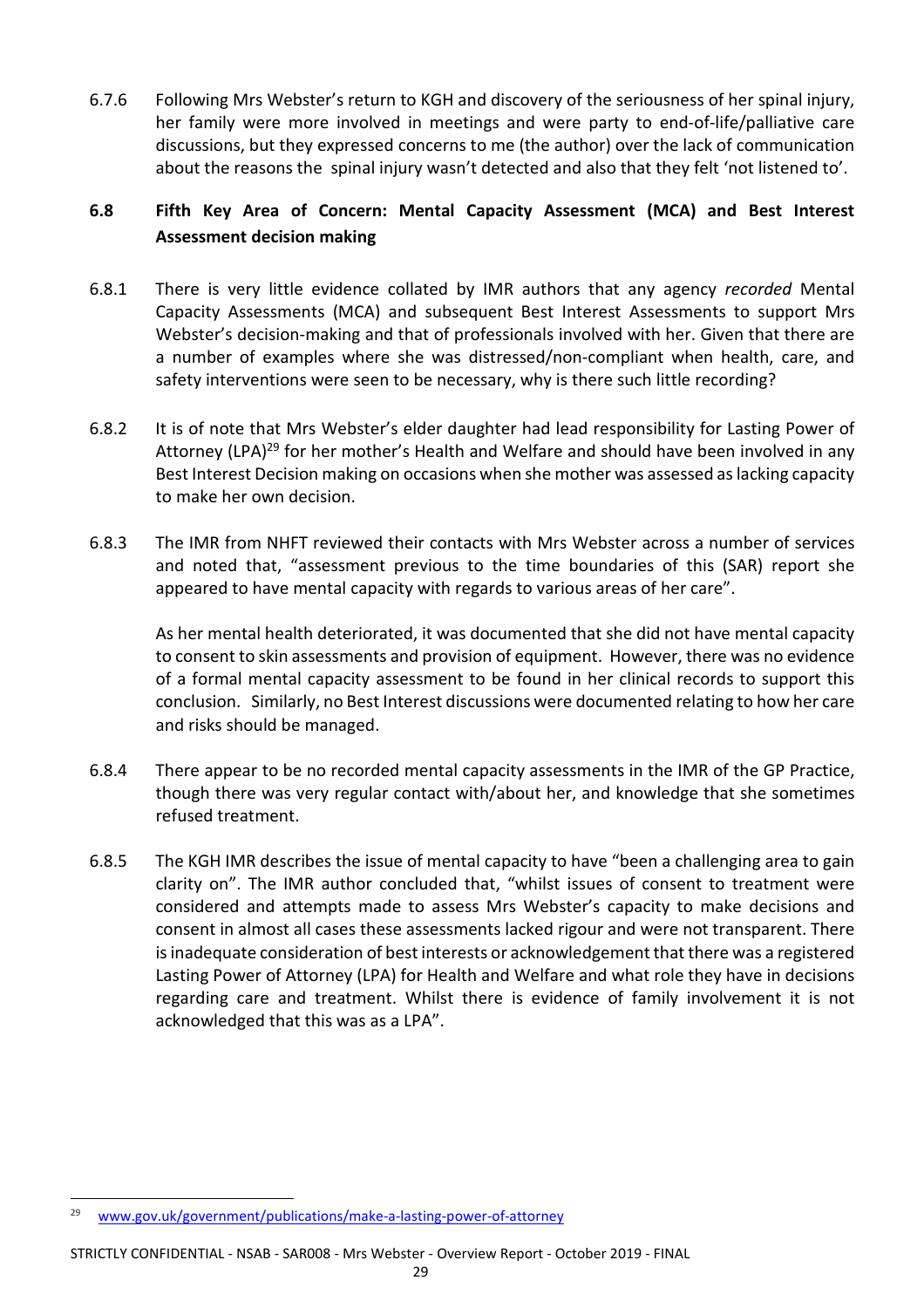- 6.8.6 Although mental capacity is considered within the District Nurse treatment plans for Mrs Webster, there is no record of formal Mental Capacity Assessments being undertaken. It was, however, noted within the care plans which the District Nurses used to document their actions, following interventions with her, that, she was not considered to have mental capacity. Given that the assumption of capacity should be a guiding principle and testing of capacity should be 'decision specific' and carried out by the staff member making the decision, the use of global assumptions would not be considered good practice. "The statement 'Person lacks capacity' is, in law, meaningless".<sup>30</sup>
- 6.8.7 The NHFT IMR reports that evidence in the medical records is that practitioners involved Mrs Webster's LPA when needed and also that the LPA's views on her mother's treatment was heard and acknowledged when reviewing treatment regimes.
- 6.8.8 Some agencies recorded that Mrs Webster had fluctuating capacity and that capacity was considered on a number of occasions including by East Midlands Ambulance Service (EMAS) when attending and transporting her. EMAS noted occasions when she seemed to be able to express her views. In relation to accepting medication/medical interventions like taking blood in Thorndale and in hospital, she was sometimes described as non-compliant or refusing intervention. However, it is not always clear whether she didn't have capacity to make an informed decision to refuse treatment or whether she did have an understanding and made a decision that she didn't want the treatment.
- 6.8.9 Whilst there is evidence that there has been substantial training on using the MCA, there is evidence from research, including findings from SARs<sup>31</sup>, that the guidance, particularly the *recording* of reasons for mental capacity decisions, has not been followed. There is also a growing body of evidence that faced with the same information, staff from the same professional backgrounds, as well as from different professional backgrounds, will reach divergent conclusions about the capacity of an individual.<sup>32</sup>
- 6.8.10 The Mental Capacity Act and Statutory Guidance is widely regarded as bringing some clarity and a person-centred/enabling approach to decision-making about mental capacity, but its requirement for capacity considerations and recording for each action a person needs to make decisions about can be cumbersome and probably not proportionate in a busy hospital emergency department environment. It is not evident that the information about lack of recorded assessments of Mrs Webster, contributed in any way to her death, but professional discussions amongst professionals and with her family about the impact of her dementia on her decision-making may have led to different decisions about how her falling risk was viewed and how some aspects of her care were provided. This was done when it was identified that she was nearing the end of her life.

.<br>-

STRICTLY CONFIDENTIAL - NSAB - SAR008 - Mrs Webster - Overview Report - October 2019 - FINAL

<sup>&</sup>lt;sup>30</sup> http://www.39essex.com/wp-content/uploads/2016/08/Capacity-Assessments-Guide-August-2016.pdf

 $31$  3. Learning from SARs - A Report for London SAB

http://londonadass.org.uk/wp-content/uploads/2014/12/London-SARs-Report-Final-Version.pdf

 $32$  "Participants did not respond consistently to the scenarios, but disagreed most significantly when patient decisions conflicted with clinical advice, and when to conduct a capacity assessment. These responses suggest that clinical responses vary significantly between individuals (even within settings or professions), and that the application of Mental Capacity Act (MCA) is complicated and nuanced". George Clerk, Jason Schaub, David Hancock, Colin Martin, (2018) "A Delphi survey of practitioner's understanding of mental capacity", The Journal of Adult Protection, Vol. 20 Issue: 5/6, pp.174-186, https://doi.org/10.1108/JAP-05-2018-0009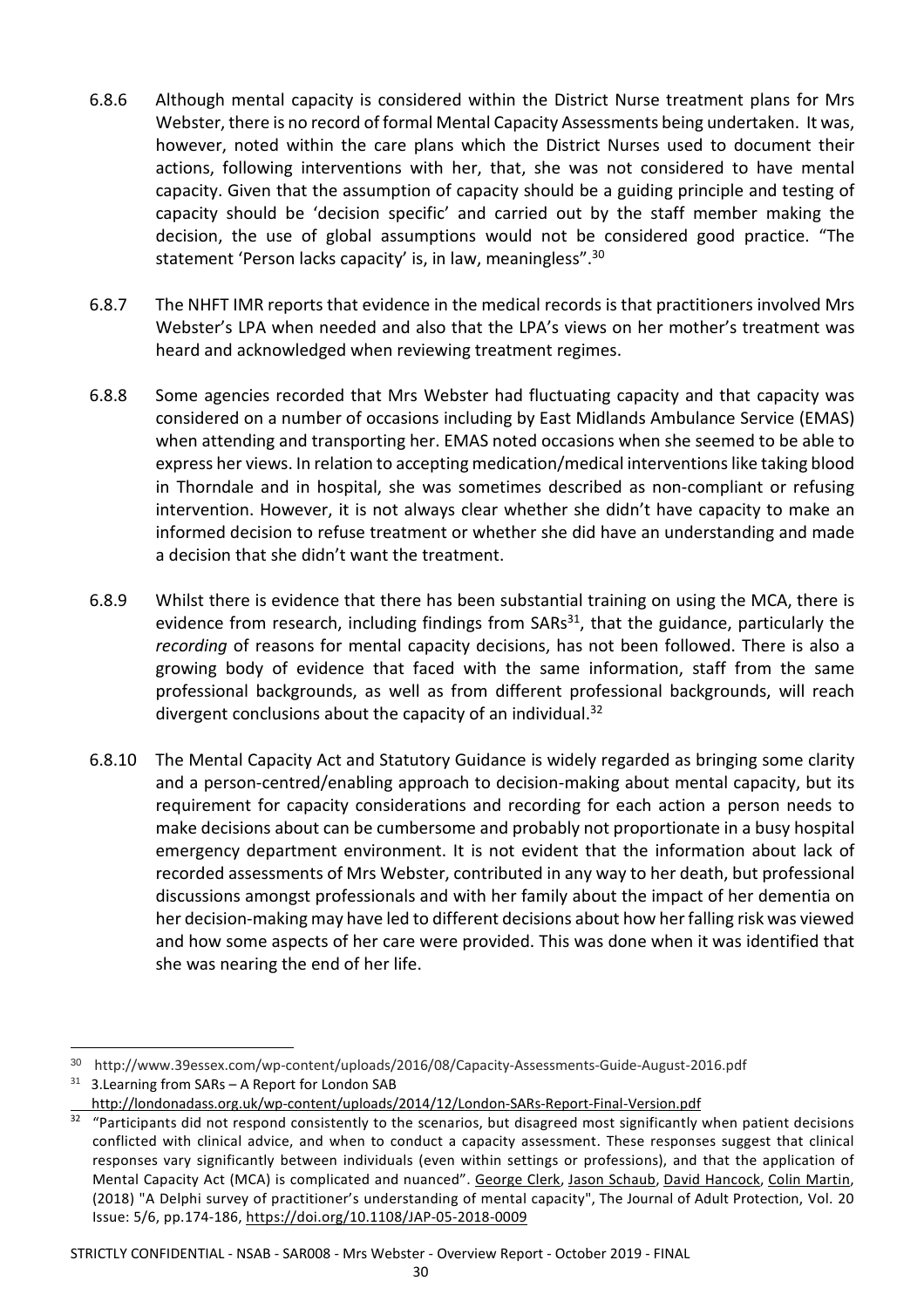### **6.9 Sixth Key Area of Concern**

- 6.9.1 Why did the KGH staff not identify the significant injury to her spine<sup>33</sup> and why was the relevant scan not sent to NGH?
- 6.9.2 KGH's acknowledged error in relation to viewing the 3 scans on Mrs Webster's return to hospital on 11<sup>th</sup> November and transferring the correct scans to NGH that evening, meant that Mrs Webster was moved without a fully informed risk assessment, and subsequently NGH made decisions about treatment and transport back to Thorndale without crucial information.

The 3 scans were taken after the second fall that caused the serious facial injury: one of these was identified the next day by the GP as containing evidence of the spinal fracture. The scan that was sent to NGH was taken following the first fall that resulted in the puncture wound in the early hours of the morning of  $11<sup>th</sup>$  November and showed no spinal injury.

The KGH IMR author indicates that the evidence pointed to, "individual error with regard to reviewing the correct images and not a systemic issue within the Emergency Department".

- 6.9.3 It seems likely, given the nature of both falls, that, even if the scan information had been immediately reviewed at KGH and scan evidence communicated to NGH, the treatment would have been the same. Any treatment would have posed risks, given her general frailty and difficulty in complying with wearing the neck collar and bed rest. It is not certain that different practice would have prevented her death, but it is possible that the physical and emotionally painful (for her, her family, and staff who knew her) circumstances in which she died, might have been alleviated.
- 6.9.4 KGH undertook a Serious Incident investigation following Mrs Webster's death and produced a report dated  $30<sup>th</sup>$  April 2018<sup>34</sup>. Discussions continue between the family and KGH about some areas of continuing concern.

## **7. Conclusions and Recommendations**

<u>.</u>

7.1 Was Mrs Webster's death predictable and was it preventable?

Were there any actions that could have been taken that would have prevented her death or the physical and emotionally painful (for her, her family, and staff who knew her) circumstances in which she died?

7.1.1 Whilst Mrs Webster's family recognised that her health was deteriorating and she would die eventually, she came from a long-lived family. They were shocked that she died so quickly after the 10<sup>th</sup> November 2017 fall and subsequent events, and were extremely upset that she died in such circumstances.

#### STRICTLY CONFIDENTIAL - NSAB - SAR008 - Mrs Webster - Overview Report - October 2019 - FINAL

<sup>33</sup> "*The cervical vertebrae of the spine consist of seven bony rings that reside in the neck between the base of the skull and the thoracic vertebrae in the trunk. Among the vertebrae of the spinal column, the cervical vertebrae are the thinnest and most delicate bones"*

<sup>&</sup>lt;sup>34</sup> This SI was requested by the SAR author and was made available after the penultimate report was written. The family believe they have seen this document but were not absolutely sure.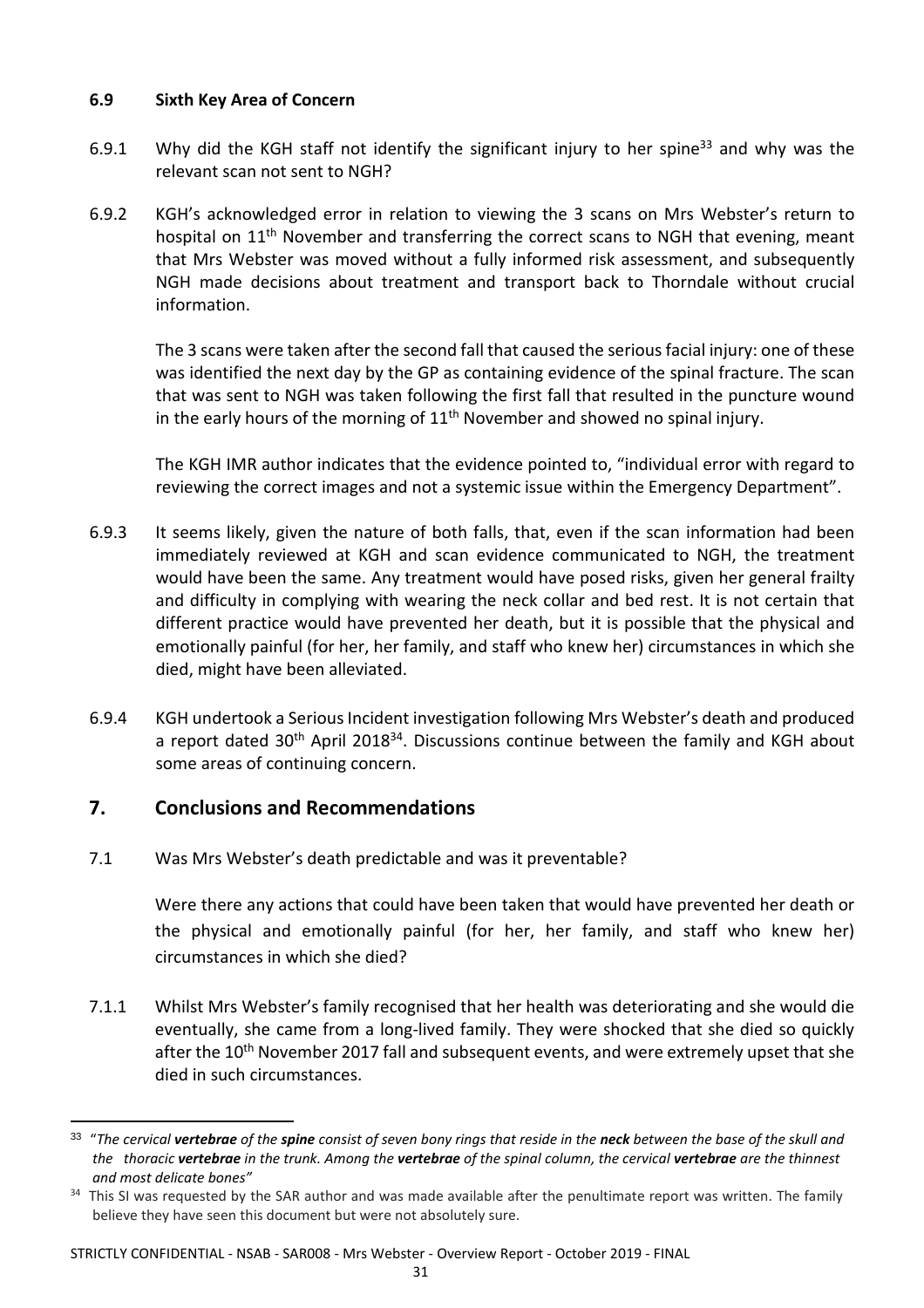- 7.1.2 Given the initial concerns about the circumstances of her falls and subsequent hospital care they had to wait several weeks before they could hold a funeral. Both daughters said they had not been able to grieve properly due to poor and often confusing communication in those few days before she died, and subsequent concerns about the treatment she received following her two November falls. Other family members, particularly her brother living locally who visited her several times a week in Thorndale (Residential) Care Home have also been deeply affected.
- 7.1.3 Given her increasing number of falls and frequency of ill health incidents, research informs us that it was *statistically* predictable that Mrs Webster would die following a fall. As she grew older she accumulated an increasing number of risk factors for falls, including sensory deficits, mobility and balance issues, and cognitive decline. "Visual and hearing deficits are thought to impair balance control, increase cognitive load that reduces ability to multi-task distract attention from surroundings and contribute to inaccurate assessment of environmental obstacles. Because of age-related sensory and cognitive changes, older people have to allocate more attention, typically with reduced attentional capacity, to maintaining their balance during everyday activities."**<sup>35</sup>**
- 7.1.4 Whilst the research evidence base is patchy, a current incomplete piece of research identifies that**, "**Falls are three times more frequent in care home residents than in older adults living in the community and outside long-term care: falls can lead to significant injury, with one in ten care home residents who fall sustaining a fracture: falls account for 40% of all injury deaths in care homes: this can lead to fear of falling in care home residents, with subsequent activity restriction and associated depressive symptoms, muscular atrophy and weakness."<sup>36</sup>
- 7.1.5 Unless people are going to be confined in a wheelchair or a bed it is very difficult to prevent falls in people with the range of health issues Mrs Webster had. Such confinement has its own health risks as well as human rights issues about least restrictive environments. More observation is unlikely to have prevented all her falls. Best practice consists of full and regular assessments of the person and the living environment; layout, furnishings and lighting of homes, and actions to prevent the impact of falls.
- 7.1.6 Whilst no one can humanely prevent all falls it is important that risk assessments fully explore with the person and/or relevant family members, particularly with those who have Power of Attorney responsibilities for Health and Welfare, their views on acceptable risk.

-

<sup>&</sup>lt;sup>35</sup> Hearing and vision impairment and the 5-year incidence of falls in older adults Bamini Gopinath Catherine M. McMahon George Burlutsky Paul Mitchell

*Age and Ageing*, Volume 45, Issue 3, 1 May 2016 https://academic.oup.com/ageing/article/45/3/409/1739739

<sup>&</sup>lt;sup>36</sup> "The Falls in Care Home study: a feasibility randomized controlled trial of the use of a risk assessment and decision support tool to prevent falls in care homes" Gemma M Walker, Sarah Armstrong, Adam L Gordon https://journals.sagepub.com/doi/full/10.1177/0269215515604672

STRICTLY CONFIDENTIAL - NSAB - SAR008 - Mrs Webster - Overview Report - October 2019 - FINAL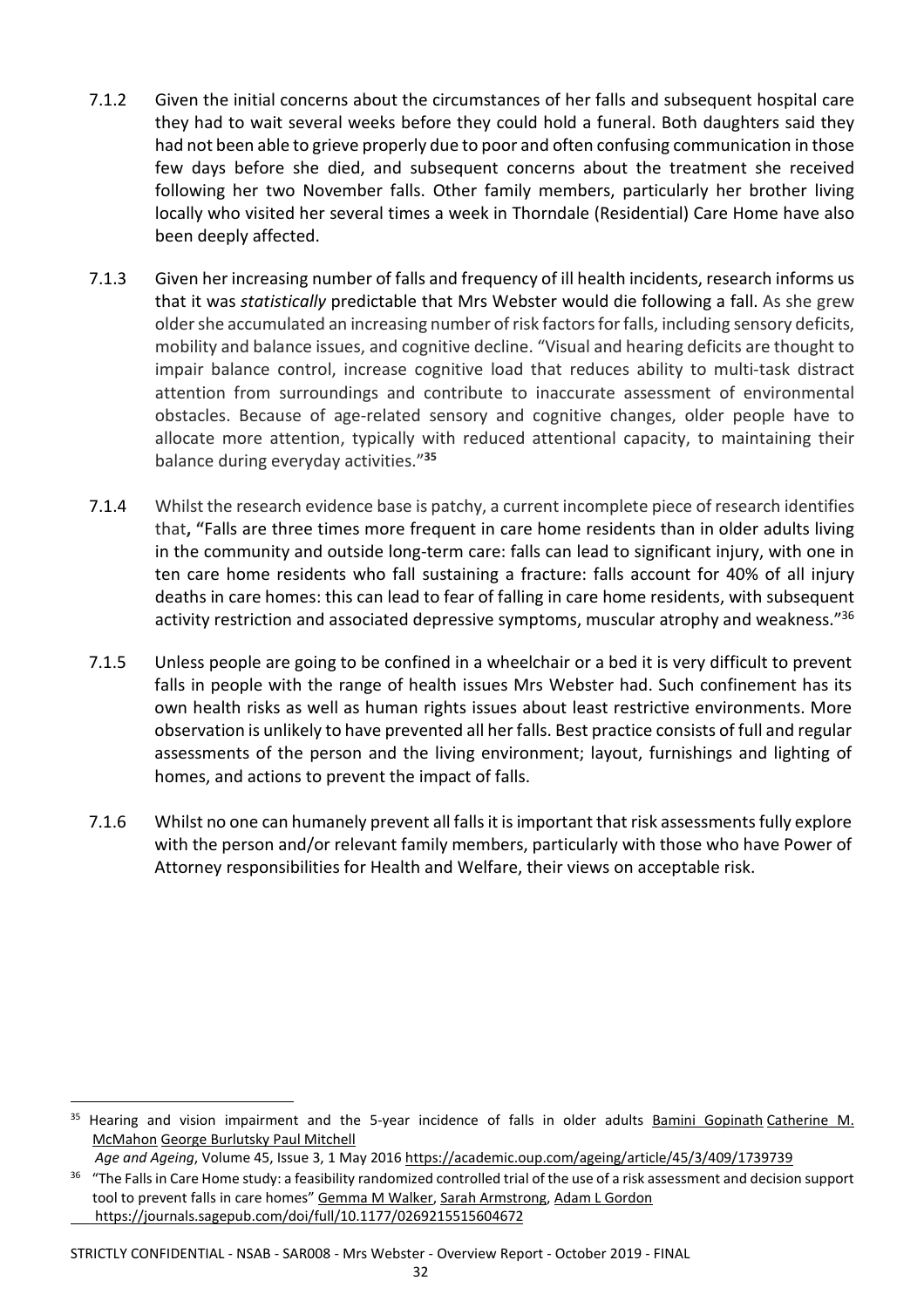# **8. Recommendations and Considerations**

8.1 One of the key purposes of a SAR is to identify what lessons can be learnt so that an action plan can be put in place that will help prevent similar harm in future cases.

The recommendations and considerations in this section are directed at the NSAB and its partners. Other recommendations are relevant to particular organisations/service areas and have been identified by authors in IMR reports.

- 8.2 Mrs Webster's family have been actively involved in discussing what they would like to see changed following their experience in the last year of their mother's life, and also their involvement in this SAR.
- 8.3 They would like the following to be considered: If the resident has an increasing number of falls they should be able to change to a home where there is nursing care as clearly their safety needs are not being met in the residential home; Care Homes should communicate better with relatives, particularly Next of Kin; families should be informed of any inspections being carried out by the regulator, CQC; as both hospitals did not diagnose their mother's back injury correctly, there needs to be better communication between hospitals; safeguarding concerns could have been raised earlier by the care home, as they are failing other residents that have falls and as a result end up in hospital; there should be sufficient staff at all times in Care Homes – relatives should not be expected to step in; and the family noticed a positive difference in their mother when she had her regular vitamin B12 injection but they had difficulties getting this done on time by GP so there should not be delays in medication.
- 8.4 They also said in relation to their involvement in the SAR that they welcomed the opportunity and in the meetings they have felt listened to. However, they said, "As families have the opportunity to participate in a SAR and comment on the draft report, they also need the opportunity to view the report and consider the content before any meeting where comments are required to be made. Failure to do so gives the impression that their views are unimportant".

## **8.5 Recommendations**

- 1. NCC senior managers should provide assurance to NSAB that their current actions to manage the identified shortages in assessment and review teams are having a positive impact in reducing waiting times for people as delayed reviews of care and support can have significant negative consequences for individuals whose needs and risks are likely to be change over time.
- 2. NCC Quality Team should provide assurance to NSAB that that the quality of all Residential Homes is being monitored and that action plans are in place to ensure people are receiving appropriate person centred support and risks to safety are assessed and managed.
- 3. NCC Commissioning Senior Managers should assure NSAB that measures are being taken to review the contractual relationship between NCC and all care providers to ensure that all residents using services are afforded the same level of scrutiny currently provided by the NCC Quality Team to some providers.
- 4. KGH should provide assurance to NSAB that it has implemented and is monitoring an action plan to prevent similar errors identified in this SAR.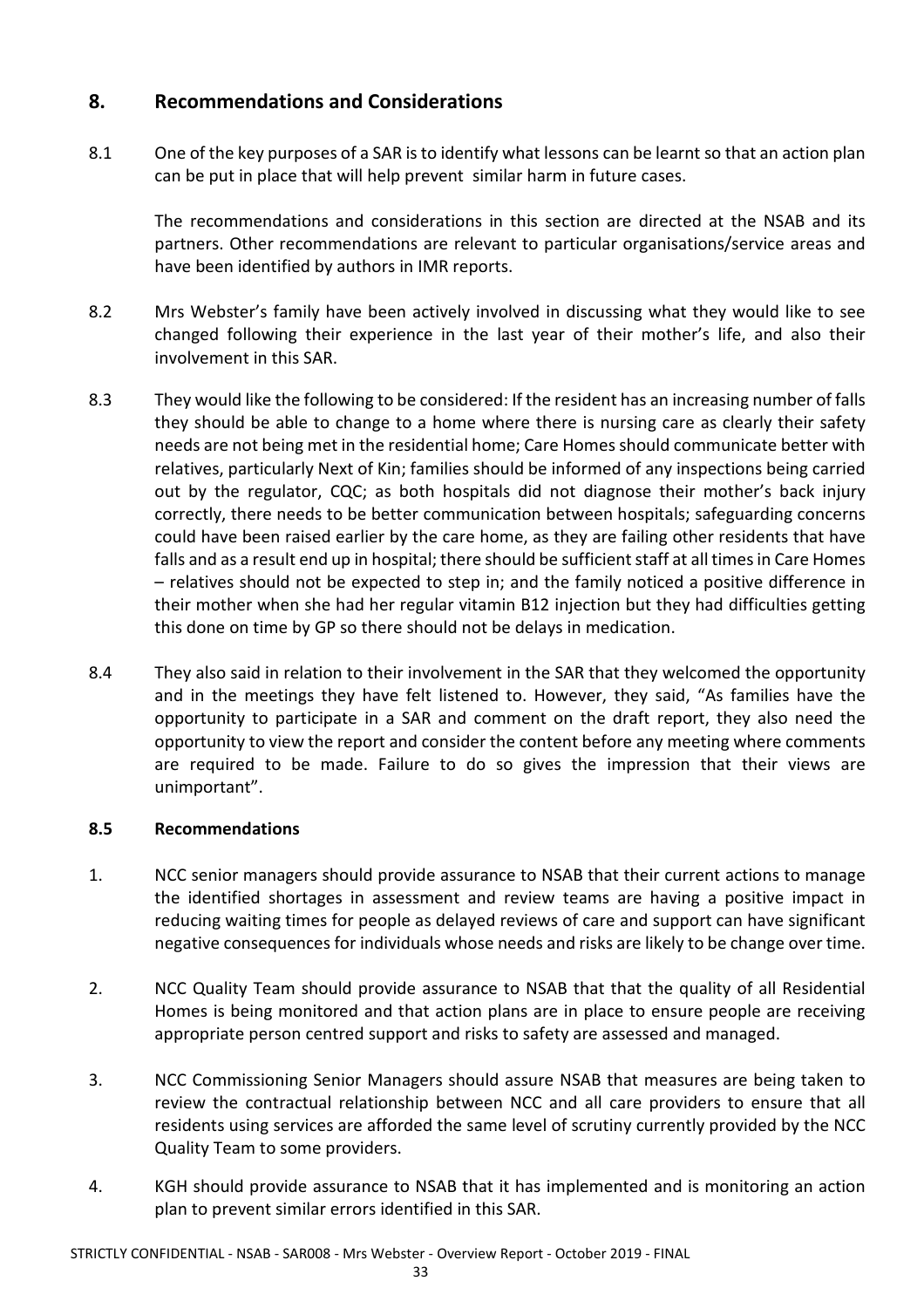- 5. All NSAB partner organisations should provide assurance to NSAB that the views (voice) in line with Making Safeguarding Personal (MSP) of the patient/service user is heard and recorded in treatment and care interventions.
- 6. All NSAB partner organisations should review their training (access to learning opportunities as well as formal training) and practice in relation to MCA assessments and Best Interest decision making.
- 7. NSAB should assure itself that it is promoting, supporting, and monitoring effective staff learning opportunities in the difficult area of mental capacity considerations within all organisations.
- 8. NSAB should arrange for the findings from this review to be widely disseminated, including through their standard post SAR learning event. Particular areas of learning that need to be shared include evidence based best practice in preventing and managing falls; effective use of the mental capacity assessments; and hearing the voice of the person and their family particularly in relation to shared risk taking.
- 9. Staff who have specific safeguarding responsibilities and who might be involved in, or supervise others involved in SARs, should have access to specific training/support and oversight including senior management sign off of the IMR report when an individual management review (IMR) is required.
- 10. NSAB should make its members aware of the Social Care Institute of Excellence (SCIE)<sup>37</sup> draft SAR Quality markers and consider their use in commissioning SARs and the design of SAR documents/templates.
- 11. Where staff in Care Homes have concerns about being able to meet all the needs of a resident appropriately, they should refer them to NCC for an urgent care review, and NCC should respond in an agreed timescale as delays can have serious consequences for residents with increasing/changing needs.
- 12. In line with Regulation 9 of the Health and Social Care Act 2008, NSAB seek assurance that Northamptonshire County Council's Commissioning Team ensure providers are providing person centred care based on residents' needs and preferences and ensure that the communication with residents is heard and recorded.
- 13. Northamptonshire Partners should consider re-instating the Countywide Falls Ambulance Service given the evidence of good outcomes.<sup>38</sup>

<sup>37</sup> www.scie.org.uk/safeguarding/adults/reviews/library/project - in order to access the Quality Markers you may need to register (free) with SCIE

<sup>38</sup> https://www.nice.org.uk/Media/Default/About/Who-we-are/Local%20Practice/13-0010-qpcs-crisis-falls.pdf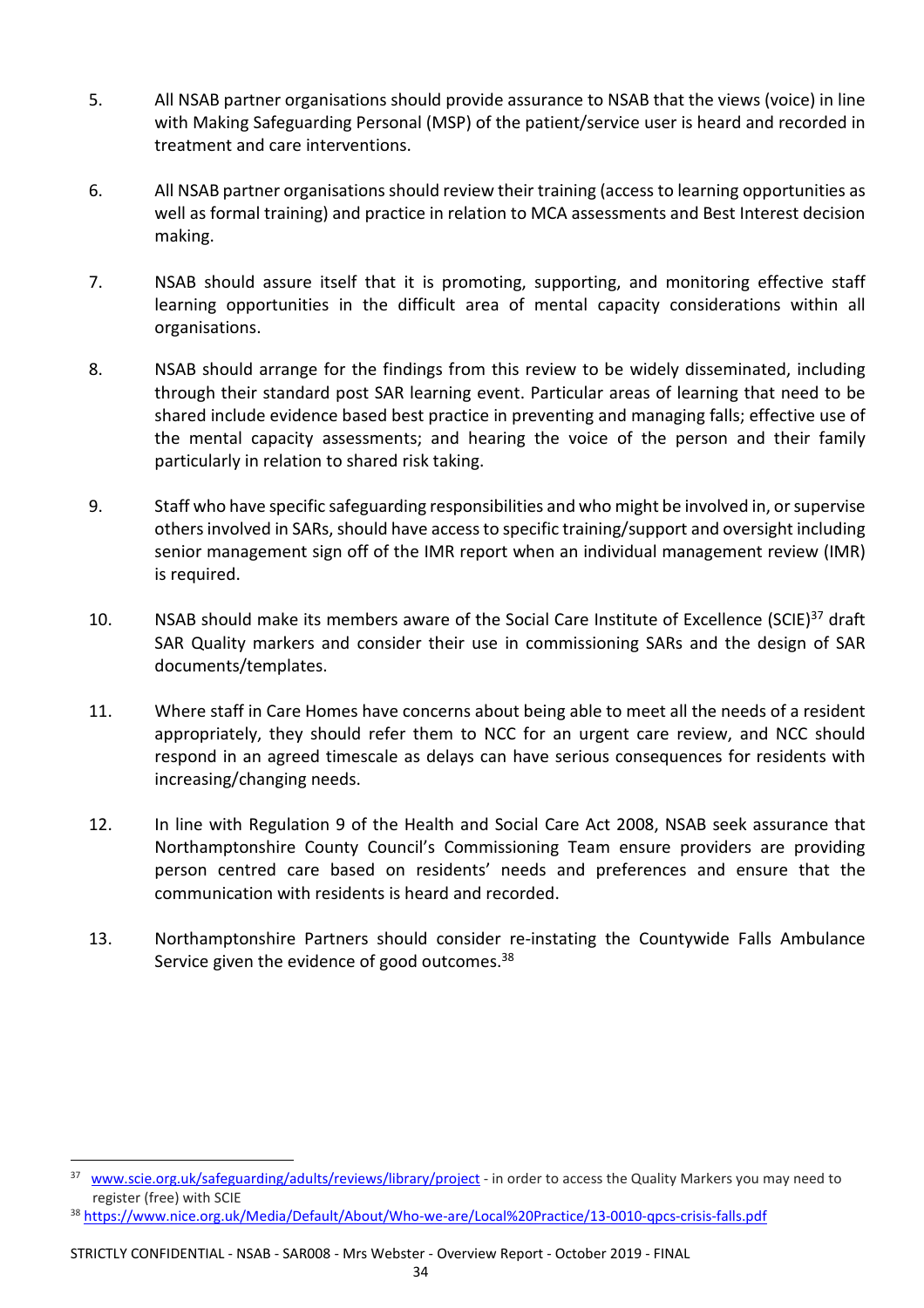# **Appendix A - Recommendations from Individual Agency Reviews**

### **KGH Internal Recommendations from IMR**

- 1. To develop a six step briefing related to the findings and disseminate through internal communication, and utilise as a learning tool across multiple formats such as Academic Education and Matrons forum.
- 2. Raise awareness through training the importance of considering cumulative history and considering appropriate action, and incorporate findings into a scenario that can be used within existing safeguarding training.
- 3. Develop an emergency transfer document for use in the Emergency Department, and disseminate document in conjunction with acute partner(s).
- 4. Establish local process to utilise the patient electronic system frequent attender flag as a trigger to review those from known at risk groups. Develop a process with data team and communicate changes.
- 5. Increase awareness and confidence in using the mental capacity act to support patients, and develop and provide additional practical scenario based training in addition to the current existing training available.
- 6. Re-circulate Trust policy regarding Lasting Power of Attorney processes and information, and incorporate into the six step briefing.

#### **NGH Internal - Recommendations from IMR**

#### 1. **Mental Capacity Act**

The Trust will revise the NGH Mental Capacity Act training to ensure that training content is fit for purpose, introduce simulation training and undertake 'spot checks' and quarterly audits to ensure the Act is embedded into practice and compliance is sustained. An escalation plan will be instigated with the agreement of the Medical Director.

## 2. **Involvement of Family Members**

The Trust will revise the NGH Mental Capacity Act training and safeguarding adults training to ensure that the involvement of family members is documented within clinical records. This will be reinforced by screensavers and spot checks by the Quality Matrons as part of ward accreditation.

## 3. **Safeguarding**

The Trust will revise the NGH safeguarding adults training to ensure that staff are made aware of the relevance of a ensuring a safeguarding referral is completed for patients who are transferred from other providers and an adult at risk is identified.

## 4. **Transfer of Patients Requiring Specific Maxilla Facial Treatment**

The Trust should work in partnership with KGH to develop a written departmental policy for accepting patients from other units. A bi-annual audit should be undertaken to ensure that the policy is being embedded into practice and compliance is sustained.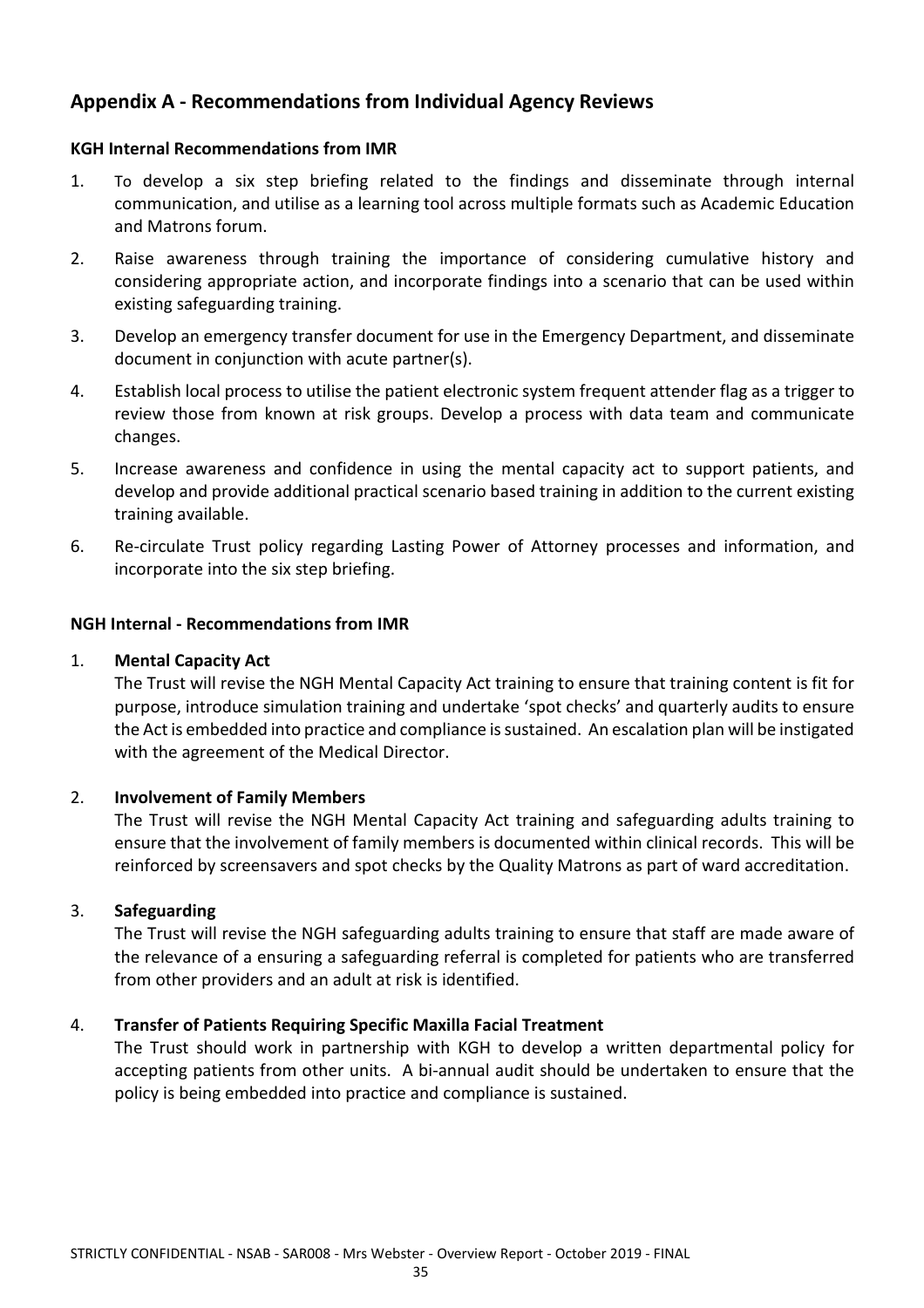### **Thorndale (Residential) Care Home - Internal Recommendations from IMR**

- 1. A Northamptonshire National Health Service Falls Risk/Action Plan support service to be contacted after 2 falls and the Falls Risk Assessment Action Plan to be completed alongside Shaw healthcare's policies on Falls/Risk Assessment.
- 2. A more robust identification for the use of assistive technology is to be made available for the individuals identified who are at high risk of falls. Assistive technology does not prevent falls but is used as an alert for a quicker response.
- 3. Care Reviews to be requested on a yearly basis for all service users placed by Northamptonshire County Council.
- 4. In addition, with the co-operation of Northamptonshire County Council, Urgent Care Reviews to be carried out in a timely manner when the service feels it can no longer meet the needs of the individual.
- 5. Thorndale staff will be more pro-active in requesting documentation from external services; this will be reviewed on an on-going basis by the Service Manager during their business meetings with their Operations Manager.

#### **NCC Safeguarding Adult Team - Internal Recommendations from IMR**

1. When arranging safeguarding meetings the SAT will ensure all relevant Agencies, including Residential Homes, are invited to attend and provided with the opportunity to share their thoughts and/or concerns.

#### **NCC Quality Team - Internal Recommendations from IMR**

1. The same rigor and approach to monitoring of contracts should be completed regardless of the type of contract to ensure consistency. The Performance Standards required reviewing under the Shaw contract for Care Home to make sure that it met the requirements of changing standards and regulations.

#### **NCC Older Persons Team**

No recommendations.

#### **GP Practice - Internal Recommendations from IMR**

1. Practices should utilise the IT safeguarding tools available on their medical records system so that any risks or concerns identified by individual clinicians, or contained within incoming correspondence can be coded on the medical records. This will facilitate recognition of increasing risk and timely appropriate action taken to safeguard.